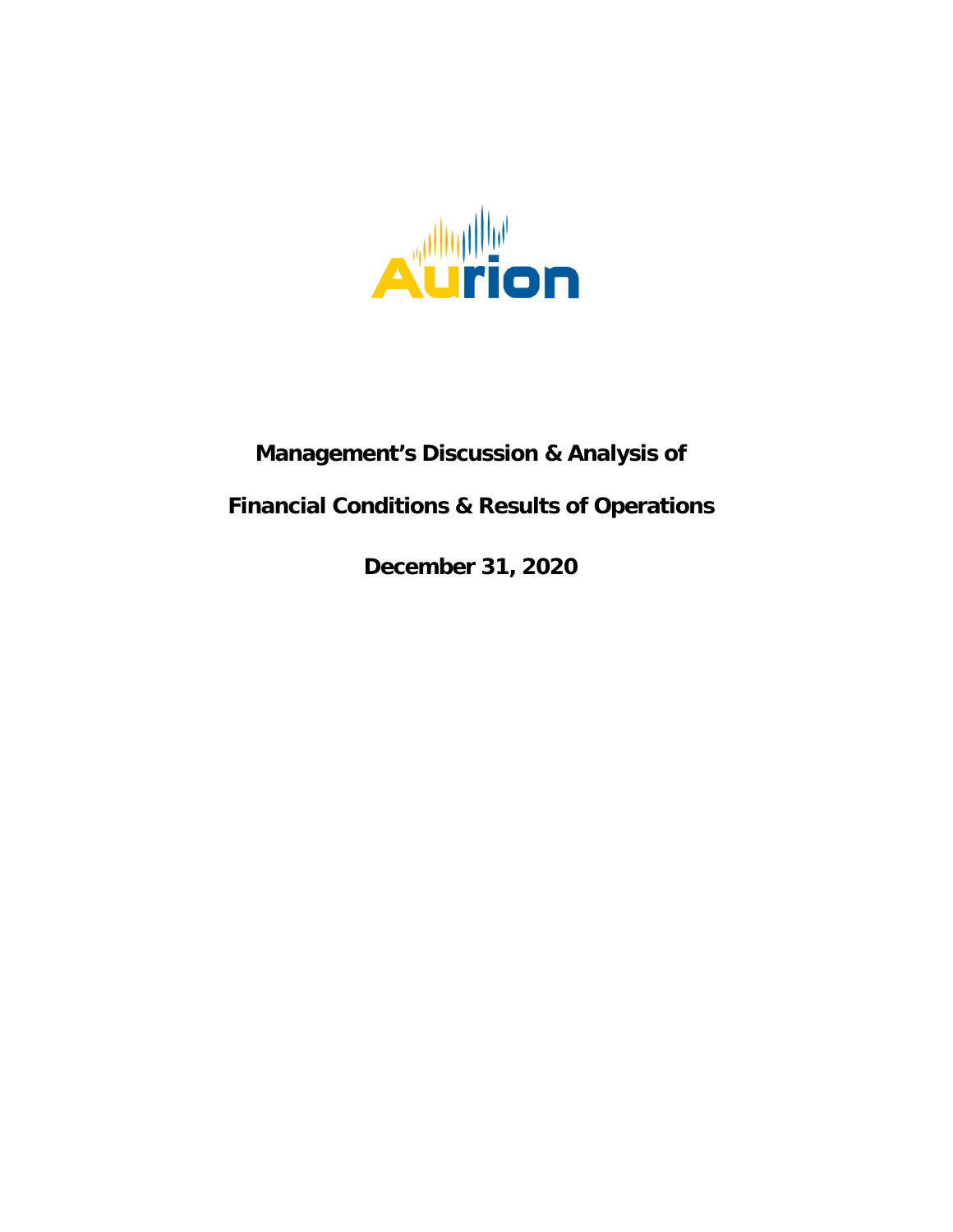# Management's Discussion and Analysis December 31, 2020

# **Background**

This discussion and analysis of financial position and results of operations of Aurion Resources Ltd.(the "Company" or "Aurion") is prepared as of April 28, 2021 and should be read in conjunction with the consolidated financial statements for the year ended December 31, 2020 where necessary. All dollar figures included therein and in the following Management's Discussion and Analysis ("MD&A") are quoted in Canadian dollars unless otherwise indicated.

Additional information relevant to the Company's activities can be found on SEDAR at [www.sedar.com.](http://www.sedar.com/)

# **Forward-Looking Statements**

Certain statements contained in the following MD&A constitute forward-looking statements. Such forward-looking statements involve a number of known and unknown risks, uncertainties and other factors which may cause the actual results, performance or achievements of the Company to be materially different from any future results, performance or achievements expressed or implied by such forward-looking statements. Readers are cautioned not to place undue reliance on these forward-looking statements.

# **Company Overview**

Aurion Resources Ltd. (Aurion), is a Canadian exploration company listed on the TSX Venture Exchange (TSX-V:AU). Aurion's strategy is to generate or acquire early-stage precious metals exploration opportunities and advance them through direct exploration by our experienced team or by business partnerships and joint venture arrangements. Aurion's current focus is exploring on its Flagship Risti and Launi projects, as well as advancing joint venture arrangements with Kinross Gold Corp., B2 Gold Corp., and Strategic Resources Inc. in Finland.

Aurion Resources Ltd. (the "Company") was incorporated under the *Business Corporations Act (Alberta)*  on April 6, 2006 and was continued into British Columbia on August 10, 2018 under the *Business Corporations Act (British Columbia)*. The Company was listed on the TSX Venture Exchange ("Exchange") on October 3, 2008. Aurion and its wholly-owned subsidiaries, Minera Aurion de Mexico S.A. de C.V., Aurion Resources (US) LLC, Aurion Resources AB, Aurion Oy and FennoEx Oy are engaged in the evaluation, acquisition and exploration of mineral properties in Canada, Mexico, the United States, Sweden and Finland respectively. The Company's primary focus is currently inFinland.

# **Annual Highlights and Significant Events**;

- February 20, 2020: Aurion reported results from initial drilling on Christmas Deformation Zone at Launi:
	- o Initial drilling at the CDZ area of Launi East appears to have intercepted the Big Blow 1 vein in three instances over approximately 400 m of strike length and to a depth of approximately 130 m. Two of the three intercepts included intervals grading above 3 g/t Au.
	- o The CDZ area, which is a high strain zone with quartz veining, was intersected in five drill holes testing approximately 400 m along strike and down to 50 m vertically below surface. Assays have been received for 4 of these 5 intersections and the values returned to date have been low grade. The CDZ is projected to extend an additional 1.2 kilometres (km) to the southeast based on quartz vein outcrops and boulders and remains open to the northwest and at depth.
	- $\circ$  Drill hole LN19001 intersected 3.48 g/t Au over 0.45 m from Big Blow 1 quartz vein from 49.35 to 49.80 m.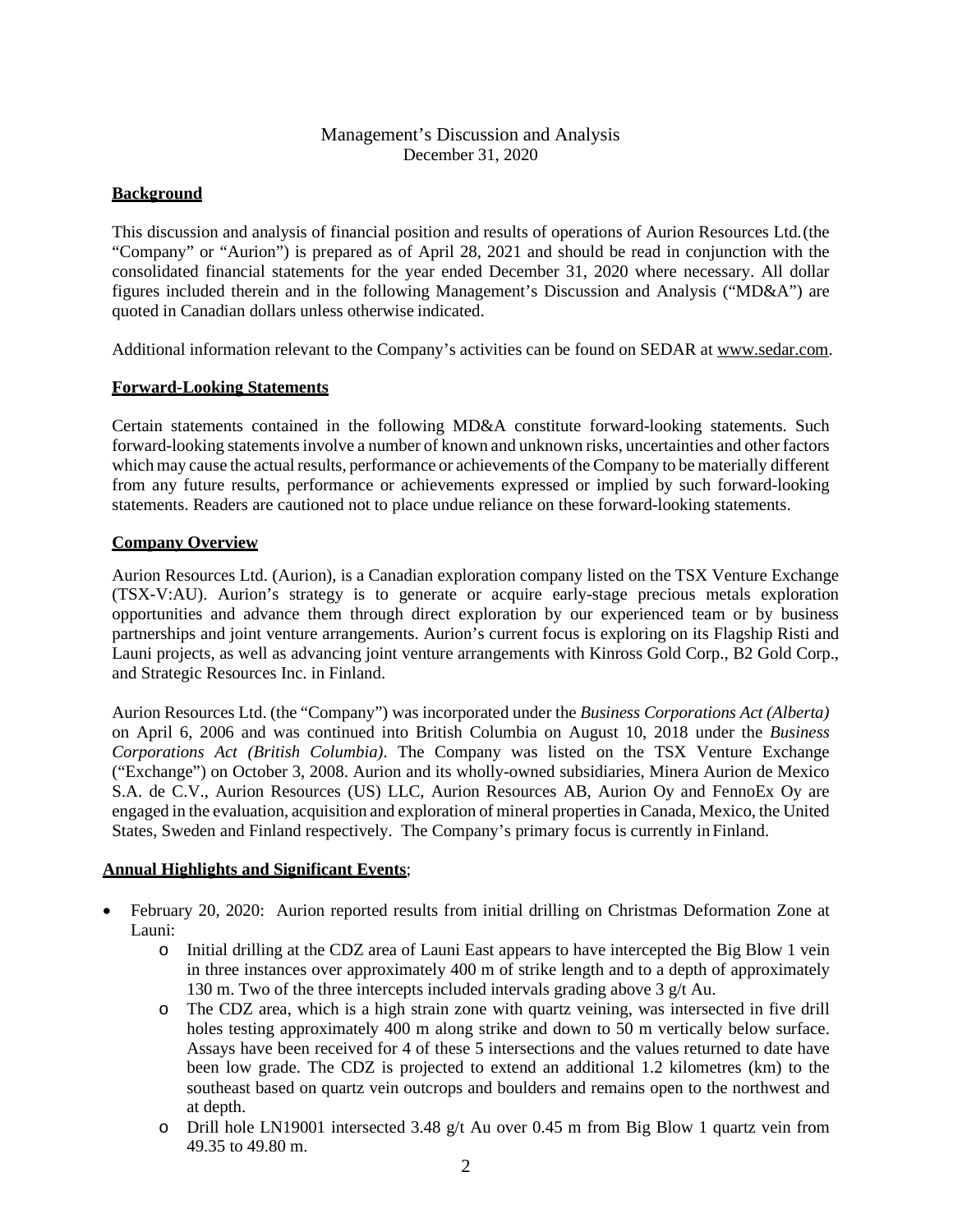- $\circ$  Drill hole LN19006 intersected 1.30 g/t Au over 2.35 m from Big Blow 1 quartz vein from 213.55 m to 215.9 m, including 6.61 g/t Au over 0.33 m; 0.7 m of core was lost in the broader interval, which was given a grade of 0 g/t Au.
- April 22, 2020: Aurion reported drilling results extending gold mineralization to 300 m depth at Aamurko NW and step-out drilling intersected multiple potential new gold zones:
	- o Aamurusko Northwest Depth Extension Drill hole AM20127 intersected multiple gold intervals, including **5.79 g/t Au over 2.95 m and 2.58 g/t Au over 1.70 m** within a wider zone averaging **1.21 g/t Au over 24.75 m from 358.25 m and 2.39 g/t Au over 3.70 m from 288.00 m**. This appears to extend known mineralization at the NW zone to 300 m vertically below surface and 60 m down-plunge to the north where it remains open.
	- o The 600 m Gap between Aamurusko NW and Main Zones Four drill holes spaced 50 to 300 m southeast of Aamurusko NW all intersected new shallow zones of gold mineralization. They appear to be locally associated with a widespread quartz stockwork outcropping at surface and/or steep fault structures.
		- Drill hole AM19117, intersected **37.30 g/t Au over 0.35 m within a wider zone of 4.64 g/t Au over 3.10 m from 19.25 m and 1.55 g/t Au over 3.45 m including 9.21 g/t Au over 0.35 m.**
		- Drill hole AM19118 intersected **0.55 g/t Au over 8.65 m from 63.25 m.**
		- Drill hole AM19119 intersected **18.40 g/t Au over 0.55 m from 100.95 m within a wider zone of 1.69 g/t Au over 7.75 m from 96.05 m and 3.16 g/t Au over 1.15 m from 61.00 m.**
		- Drill hole AM20128 intersected **1.51 g/t Au over 3.35 m from 35.85 m.**e CDZ area, which is a high strain zone with quartz veining, was intersected in five drill holes testing approximately 400 m along strike and down to 50 m vertically below surface. Assays have been received for 4 of these 5 intersections and the values returned to date have been low grade. The CDZ is projected to extend an additional 1.2 km to the southeast based on quartz vein outcrops and boulders and remains open to the northwest and at depth.
	- o Aproximately 200 m north of Aamurusko NW Drill hole AM20127 intersected shallow gold mineralization below a north-south trending quartz boulder train including 1.51 g/t Au over 2.00 m from 57.00 m and 1.02 g/t Au over 3.60 m from 126.80 m.
	- o Mineralization remains open in multiple directions at all targets.
- June 16, 2020: Aurion reported that it revised the terms of the Silasselkä Project earn-in with Strategic Resources ("Strategic"):
	- o Aurion agreed to waive the required expenditures on the project totalling C\$3.0 million over the three-year period following the closing of the transaction, announced on June 10, 2019. The share-based payment schedule and amounts to exercise the option remain unchanged.
	- o Additionally, the original agreement was adjusted where Strategic held a two-stage option to earn-in to 75% on the project following the issuance of an additional 1,916,667 shares in June 2021 and then had the option to go from 75% to 100% ownership in the project, to a single option where Strategic will earn-in on 100% of the project following the scheduled share issuances, and after the last scheduled share payment of 1,166,666 Strategic shares in June 2022. On exercise of the option, Aurion will have received 8,000,000 shares total of Strategic.
	- o Subsequent to the issuance of the June 2020 share-based payment of 1,916,667 shares, Aurion will hold 14.9% of the issued shares of Strategic.
- July 2, 2020: Aurion announced that it commenced trading on the OTCQX® Best Market in the United States under the symbol "AIRRF", while continuing to trade on the TSX Venture Exchange under the symbol "AU":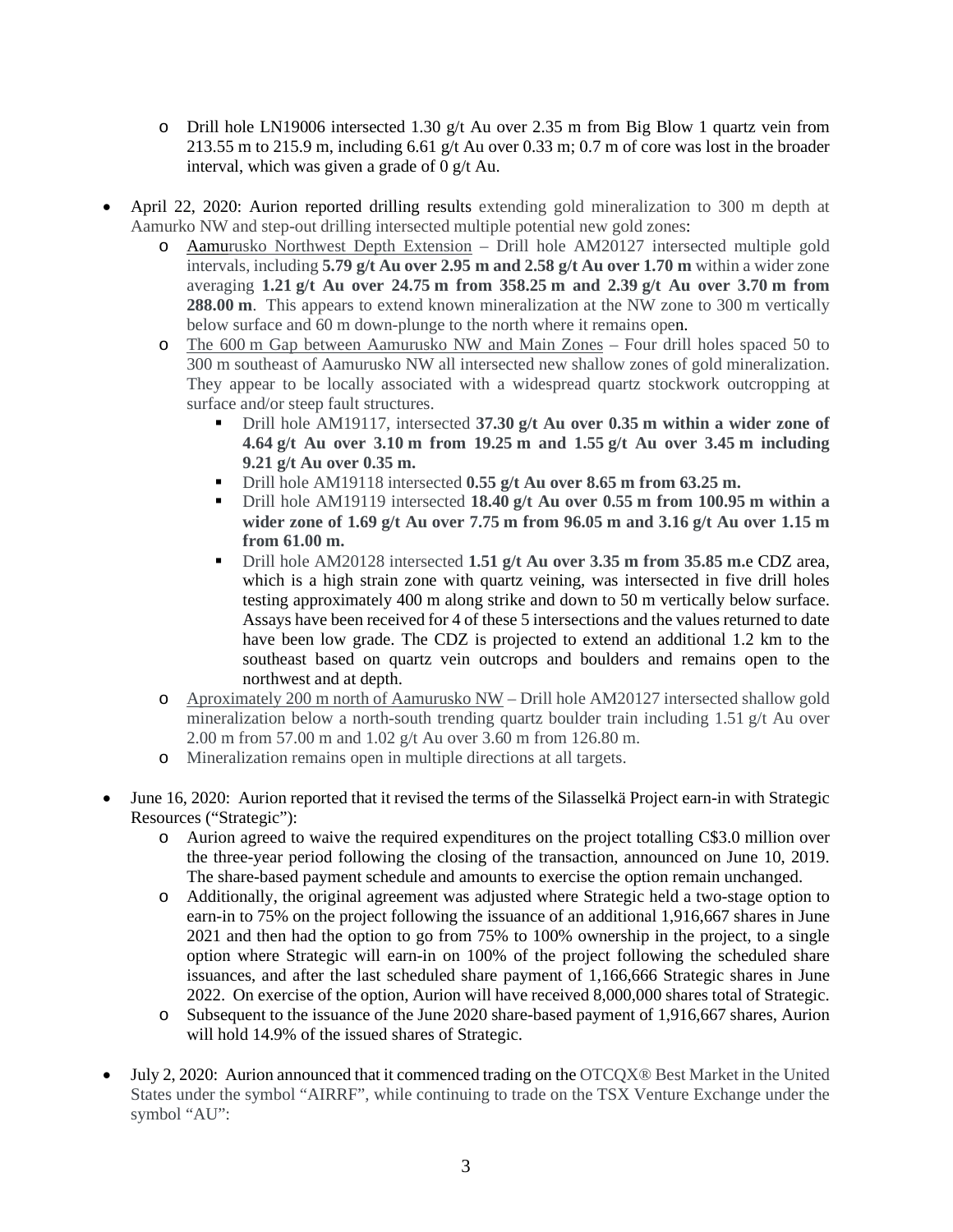- o Current and future investors will benefit from a stronger and more efficient platform to trade within the US that also provides us with significant additional market exposure.
- July 20, 2020: Aurion reported results on regional targets highlighting the Risti Area's District Scale Gold Potential:
	- o Three potential zones of gold mineralization were identified at Kaaresselkä.
		- Kaaresselkä is a road accessible advanced gold prospect approximately 4 km south of Aamurusko Main, originally discovered through BoT sampling by the Finnish Geological Survey (GTK) in 1987.
		- There are 127 historical drill holes (GTK drilled 112 and Tertiary Minerals drilled 15) totaling 8,900 m including 7 RC drill holes and 120 diamond drill holes.
		- Drilling intersected a number of high-grade intercepts including 11.01  $g/t$  Au over 4.9 m. Aurion acquired the project from Tertiary Minerals in 2017.
		- Additional work on Kaaresselkä included re-logging of all drill holes, oriented core measurements, detailed ground magnetic survey, whole rock geochemistry, GIS compilation and integration of historical data into 3D modelling software, which allowed for a reinterpretation of the geology and a better understanding of the property's potential.
	- o Potential gold-bearing structure linking Aamurusko to Notches was identified in till sampling on 2.5 km long magnetic anomaly.
		- In the Niligap Zone, 41 HMCs from BoT samples were collected along an approximately 2.5 km long high magnetic feature that suggests geologic continuity from Aamurusko to Notches.
		- All the samples were above the 95th percentile for the distribution of gold grains in till samples in the Central Lapland Greenstone Belt.
	- o Recent discoveries were made on Rupert Resources' property drilled approximately 200 m from the property boundary with Aurion's Kutuvuoma JV with B2 Gold Corp.
- July 27, 2020: Aurion reported that it had intersected high-grade gold at Launi East.
	- o Drill hole LN20042 intersected a gold bearing 27 m wide (core length) fault zone starting at approximately 15 m downhole.
	- o Unfortunately, there was 92% core loss in this interval due to the broken and deeply weathered nature of the host rock.
	- o However much of the remaining core (2.7 m) was mineralized including three intervals that assayed 30.70 g/t Au over 0.10 m (remaining weathered material from a 3.6 m wide interval), 8.65 g/t Au over 0.55 m (remaining quartz vein material from a 3.2 m wide interval) and 0.52 g/t Au over 1.10 m.
- July 29, 2020: Aurion announced the appointment of Matti Talikka, as Chief Executive Officer, to become effective upon Mr. Talikka obtaining required permits and completing any outside contractual obligations.
	- o Mr. Talikka is a geologist (M. Sc., FAusIMM (CP)) with experience in the fields of geological research, mineral exploration, project development, mining and minerals processing and has held senior technical and management positions in exploration, mining and minerals processing technology companies.
	- o Between 2007 and 2015 Mr. Talikka was employed by Dragon Mining Limited where he held several positions including General Manager Exploration focusing on exploration and project development in Finland and Sweden. Since 2015 he has worked at Outotec in various global positions most recently as Director Geometallurgy and Project Evaluation.
	- o Mr. Talikka is a Fellow of the Australasian Institute of Mining and Metallurgy, and Chartered Professional under the discipline of Geology. He has been a non-executive director of Aurion since 2015.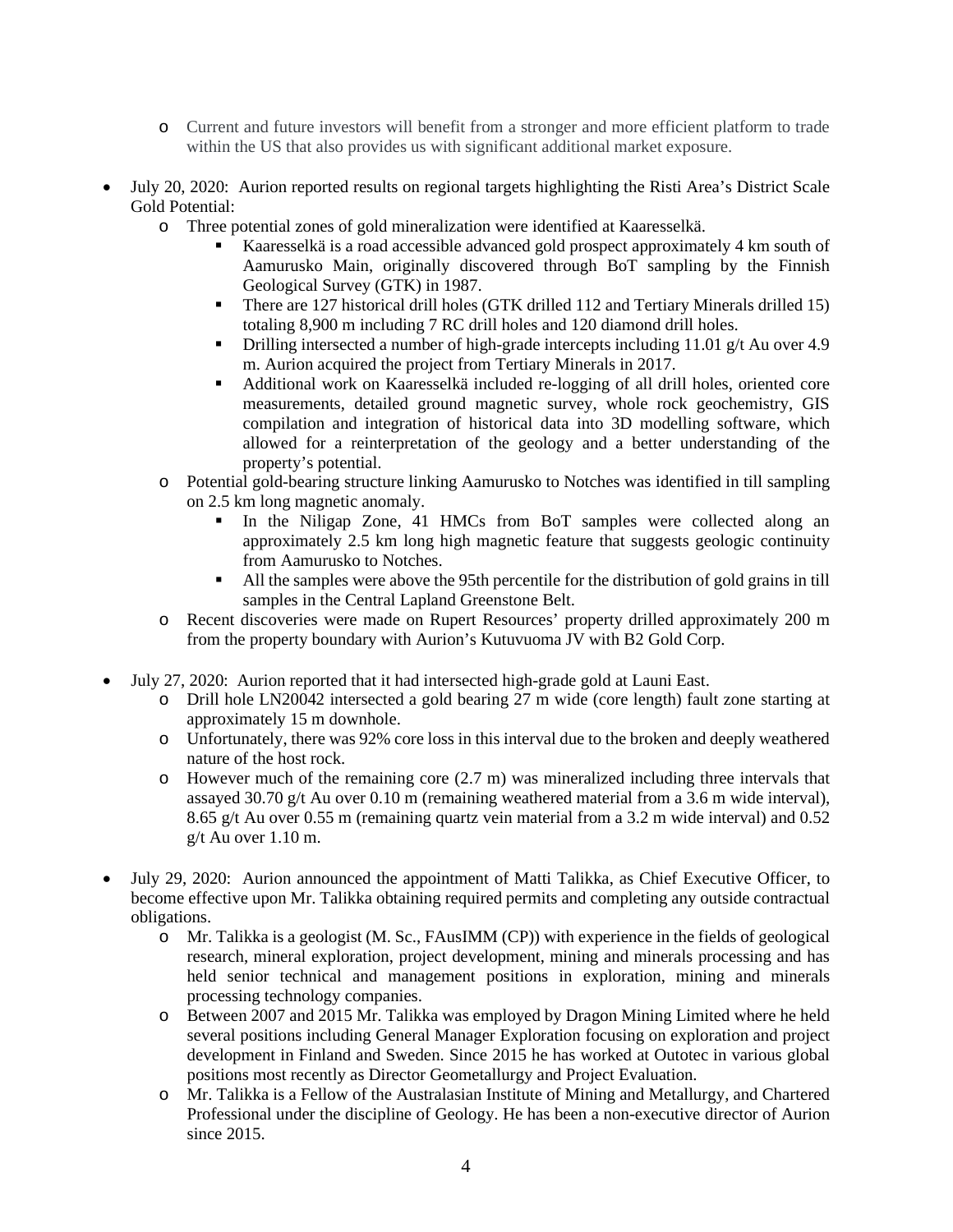- August 26, 2020: Aurion announced that JV parther, B2Gold intersected high-grade gold at Kutuvouma.
	- o Three (3) diamond drill holes confirmed lateral extensions of gold mineralization west and east of the Kutuvuoma historical main zone, and where B2Gold previously intersected 11.40 g/t Au over 13.30 m in drill hole KU16003 in 2016 (press release Dec. 13, 2016).
	- o Drill hole KU20008 intersected 12.28  $g/t$  Au over 2.75 m from 28.15 m downhole, including 21.60 g/t Au over 1.40 m located 270 m to the west of Outokumpu drilling. Drill hole KU20006 intersected 6.74 g/t Au over 5.60 m from 121.20 m downhole, including 16.35 g/t Au over 1.40 m located 200 m to the east of Outokumpu drilling.
	- o Gold mineralization has now been intersected by drilling at Kutuvuoma over a distance of 1,080 m along strike, with mineralization open in all directions.
	- o The ongoing 2020 US\$3.3 million JV exploration program comprises diamond drilling, trenching and Base of Till (BoT) sampling on a number of targets within the JV Area of Interest, including work on Kutuvuoma, Kutuvuoma East, near Rupert Resources' discoveries, and on a second JV property, Sinerma, located approximately 10 km to the northwest of Kutuvuoma.
	- o The mineralization style, host rocks and geological setting appear to be similar to Rupert Resources' recent Ikkari and Heina discoveries situated approximately 8 km to the east, and less than 250 m north of the common property boundary which may suggest regional scale potential in this area.
- Oct. 6, 2020: Aurion announced the early encouraging results from Scout Drilling campaign at Risti.
	- $\circ$  A zone of secondary silver enrichment 96.12 g/t Ag over 22.40 m (AM20131 from 43.60 m) was intersected near surface comprising saprolitic material, sandstone and quartz veins, approximately 600 m east of Aamurusko Main.
	- o Drill hole AM20133 returned a gold intercept of 5.17 g/t Au over 0.77 m (from 37.65 m) in a crack and seal quartz vein, approximately 700 m east of Aamurusko Main. Link for plan map of the drill holes.
- Dec. 3, 2020: Aurion confirmed the Hinge Zone discovery at the Launi East property.
	- o Widely spaced drill holes intersected zones of gold mineralization up to 13.45 m wide at shallow depths over a strike length of over 550 m along a 1.0 km long magnetic anomaly trend.
		- A 7-hole, 1,007.60 m diamond core drilling program was completed at the Hinge Zone target at the Launi East property.
		- The program was designed to follow up on the scout drill program completed during the Spring of 2020 (see news release July 27, 2020).
		- $\blacksquare$  LN20050 intersected 3.05 g/t Au over 5.30 m.
		- **LN20051** was collared 50 m to NW from LN20050 and intersected 4.11 g/t Au.
		- LN20055 was collared 50 m to SE from LN20050 and 60 m to NW from LN20052 and returned gold intercepts of 2.99 g/t Au over 0.85 m.
		- LN20056 was collared 50 m to NW from LN20051 and returned gold intercepts of 1.31 g/t Au over 5.30 m.

# **Events Subsequent to December 31, 2020**

- Jan. 13, 2021: Aurion announced that the Aurion-B2Gold Joint Venture had made two new discoveries and provided an expanded exploration campaign for 2021 with a focus on the Ikkari-Kutuvouma area.
	- o A new gold discovery was made at Sinermä located 23 km SSW of Agnico-Eagle's Kittilä Mine.
		- Trench channel sampling results included 1.07  $g/t$  Au over 42.40 m and 1.30  $g/t$  Au over 20.80 m.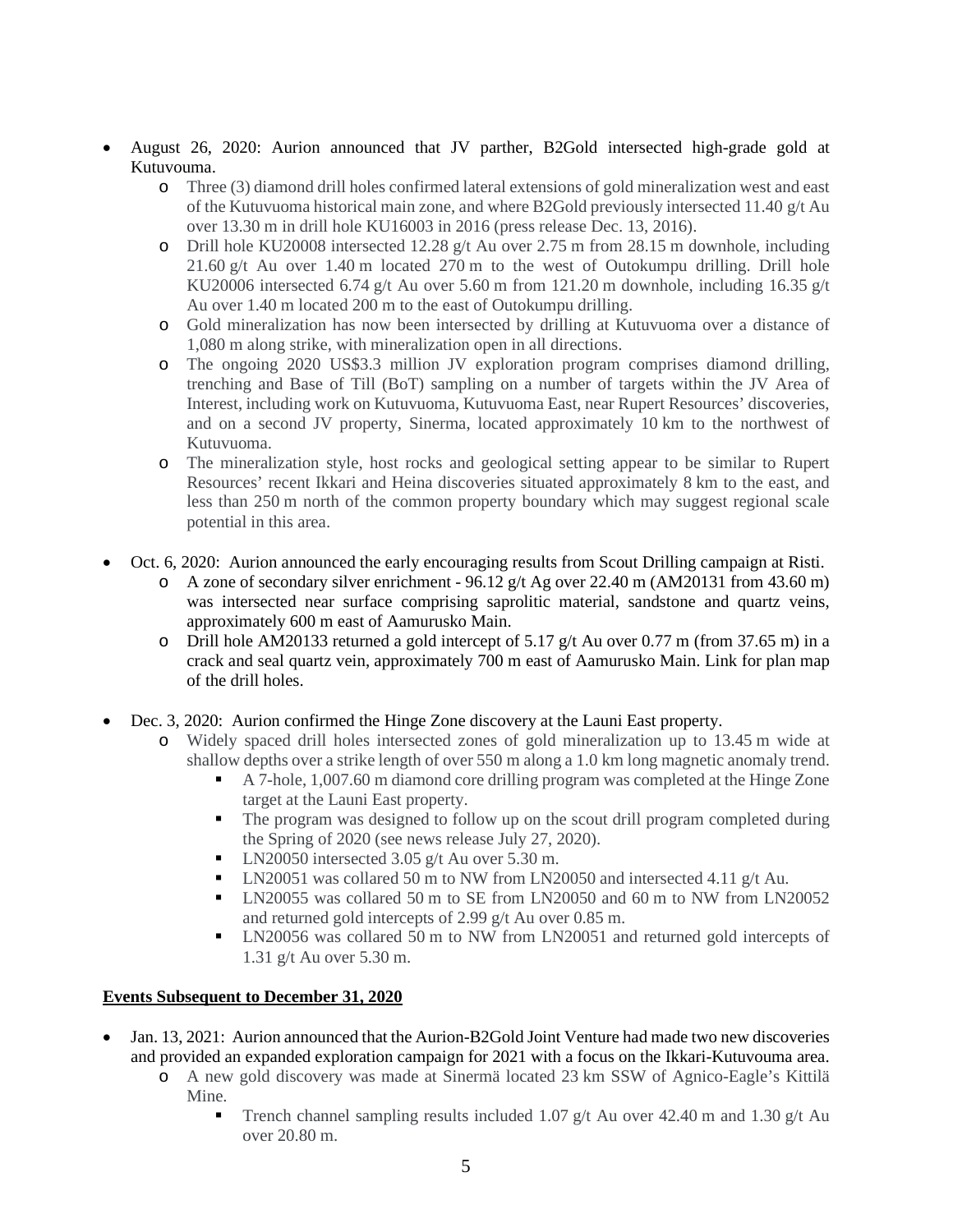- A four-hole diamond core drilling program returned intersects including 0.54 g/t Au over 40.20 m (SIN20001 from 7 m down hole), 6.80 g/t Au over 0.75 m (SIN20003 from 110.80 m down hole) and 4.11 g/t Au over 1.40 m (SIN20002 from 13.50 m down hole).
- o High-grade gold was intersected at Kutuvuoma East.
	- Gold intersects included 14.77 g/t Au over 1.60 m (KUE20003 from 42.20 m down hole) and  $1.63$  g/t Au over  $2.80$  m (KUE20001 from  $50.90$  m down hole), were returned from a new target area located along strike and in between Rupert Resources Ltd.'s Ikkari discovery (3-4.5 km to east) and the Kutuvuoma prospect (3.5-5.0 km to west).
	- High down hole).
- o B2Gold is planning to increase the level of exploration activities in 2021 with an initial budget of CAN\$6 million.
	- Preliminary plans include geophysical surveys, trenching, base of till sampling and at least 5,000 m of diamond drilling with a focus on the Kutuvuoma-Ikkari area.
	- Rupert Resources' Ikkari discovery is located 100-300 m from the JV property boundary with the prospective geological sequence interpreted to extend to the JV area.
	- The possible extensions of the discovery will be tested following the granting of the adjacent exploration permits.
- Feb. 23, 2021: Aurion announced that it completed a marketed private placement (originally announced Jan. 29, 2021), and a non-brokered private placement to Kinross Gold Corporation ("Kinross") for an aggregate of 13,425,033 common shares of the Company at a price of C\$0.85 per Common Share for gross proceeds of C\$11,411,278.
	- o Under the marketed private placement, the Company issued 11,855,033 common shares for aggregate gross proceeds of C\$10,076,778.
	- o Under the Non-Brokered Financing, the Company issued 1,570,000 common shares for aggregate gross proceeds of C\$1,334,500. The Non-Brokered Financing was fully subscribed for by Kinross Gold Corporation. Kinross exercised its pro rata right granted pursuant to a prior financing to maintain a 9.98% interest in the Company.
- Mar. 30/31, 2021: Aurion announced Management and Board of Directors changes.
	- o Mike Basha resigned as President, Director and Officer of the Company for personal reasons.
	- o Mr. Basha has agreed to consult to the Company as a technical advisor on an ongoing basis moving forward.
	- o Ms. Leily Omoumi, B. Eng, MBA, joined Aurion as an independent Director to the Board of Directors of the Company.
		- Ms. Omoumi brings over 17 years of experience across the mining industry and capital markets.
		- She was most recently Vice President, Corporate Development at Teranga Gold, a mid-tier gold producer, where she played an integral role in the advancement of the company's strategic direction and completed two landmark M&A transactions, including the sale of Teranga Gold to Endeavour Mining.
		- Previously Ms. Omoumi was at BMO Asset Management covering mining and oil and gas equities as a buy-side analyst, and prior to that she was a sell-side analyst covering precious metals equities at Scotia Capital.
		- Ms. Omoumi holds a bachelors degree in Mechanical Engineering, and an MBA from the University of Toronto.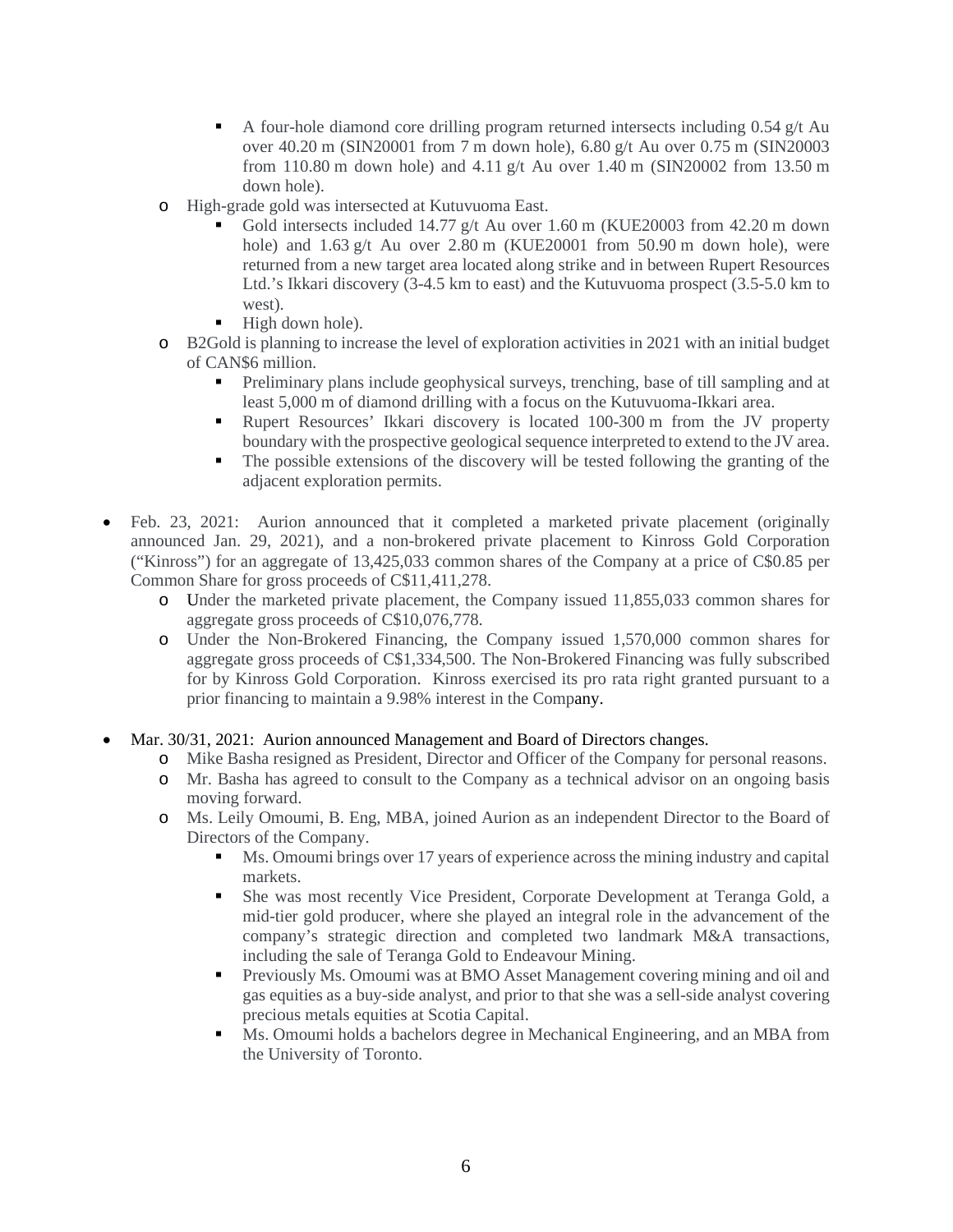# **Mineral Exploration Properties**

# **Finland**

The Company began operating in Finland in early 2014 and currently holds or has interest in tenements covering approximately 900 km2 within the Central Lapland Greenstone Belt ("CLGB") of the Fennoscandian Shield – including the Company's flagship properties **Risti and Launi,** which host a number of recent discoveries by Aurion including the **Aamurusko** high-grade discovery within the Risti property.

Aurion's land holdings are located approximately 850 km north of the Finnish capital of Helsinki and occur entirely north of the Arctic Circle. Access to all the properties is very good, with forestry roads extending from paved highways to the otherwise forested and undeveloped property areas. Topography is low and characterized by rolling hills with relief of less than 150 m. There are daily flights from Helsinki to nearby airports in the towns of Kittilä and Rovaniemi. Aurion's field base islocated in the town of Sodankylä, which is located approximately 30 minutes drive from the main properties. Finland has been consistently ranked among the top jurisdictions for mining investments by the Fraser Institute's annual surveys.

The CLGB is considered highly prospective for the existence of gold and base metal mineralization. The region hosts Europe's largest gold mine, the Kittilä Gold Mine owned by Agnico-Eagle Limited, Boliden's Kevitsa Ni-Cu-PGE mine and Anglo American's Sakatti Ni-Cu-PGE discovery. In addition, a large number of gold and other metal prospects occur close to the major structural zones such as the Sirkka Shear Zone, which is a major, crustal scale, thrust fault system extending over 120 km in strike length. Aurion's land position covers approximately 80 km of the Sirkka Shear Zone.

The CLGB has seen a very limited amount of exploration compared to similar types of greenstone belts such as Abititi and Norseman-Wiluna. The main reason for the lack of exploration activities is that exploration and mining was limited to local, state-controlled entities until 1995 when Finland joined the European Union. The majority of the historic exploration and mining focused on base metals; gold indications were typically archived and not followed up. The prospectivity of this under-explored region has been demonstrated by over 20 new gold discoveries by Aurion and its neighbors since 2016.

| <b>Property</b>                                 | Area $(\sim km^2)$ Prospect |                                                                                   |
|-------------------------------------------------|-----------------------------|-----------------------------------------------------------------------------------|
| Risti                                           | 160                         | A2, Aamurusko, Kaaresselkä, Notches, Risti NW,<br>Sukuvaara, YNOT                 |
| Launi East & West                               | 144                         | Bonanza, Christmas Deformation Zone, Hinge Zone,<br>Lakijänkä, Midsommer, Stubley |
| Kiekerömaa                                      | 8.4                         | Kiekerömaa                                                                        |
| Auermaa                                         | 671                         | Auermavaara, Kuskoiva                                                             |
| $\sim$<br>$\mathbf{r}$<br>$\cdots$<br>$\cdot$ . |                             | $\alpha$ is the set of $\alpha$ is the set of $\alpha$                            |

*Summary of Finland Properties Not Subject to Partnership Agreements:*

*Summary Finland Properties Subject to Partnership Agreements:*

| <b>Property</b>                   |     | <b>Prospect</b>                                                                                                                            |
|-----------------------------------|-----|--------------------------------------------------------------------------------------------------------------------------------------------|
| B <sub>2</sub> Gold JV            | 290 | Ahvenjärvi, Hirvilavanmaa, Kettukuusikko, Kutuvuoma,<br>Kutuvuoma East, Palovaara, Sinermä, Soretialehto,<br>Soretiavuoma, Tuongankuusikko |
| Kinross JV                        | 90  |                                                                                                                                            |
| <b>Strategic Resources Option</b> | 259 | Sila                                                                                                                                       |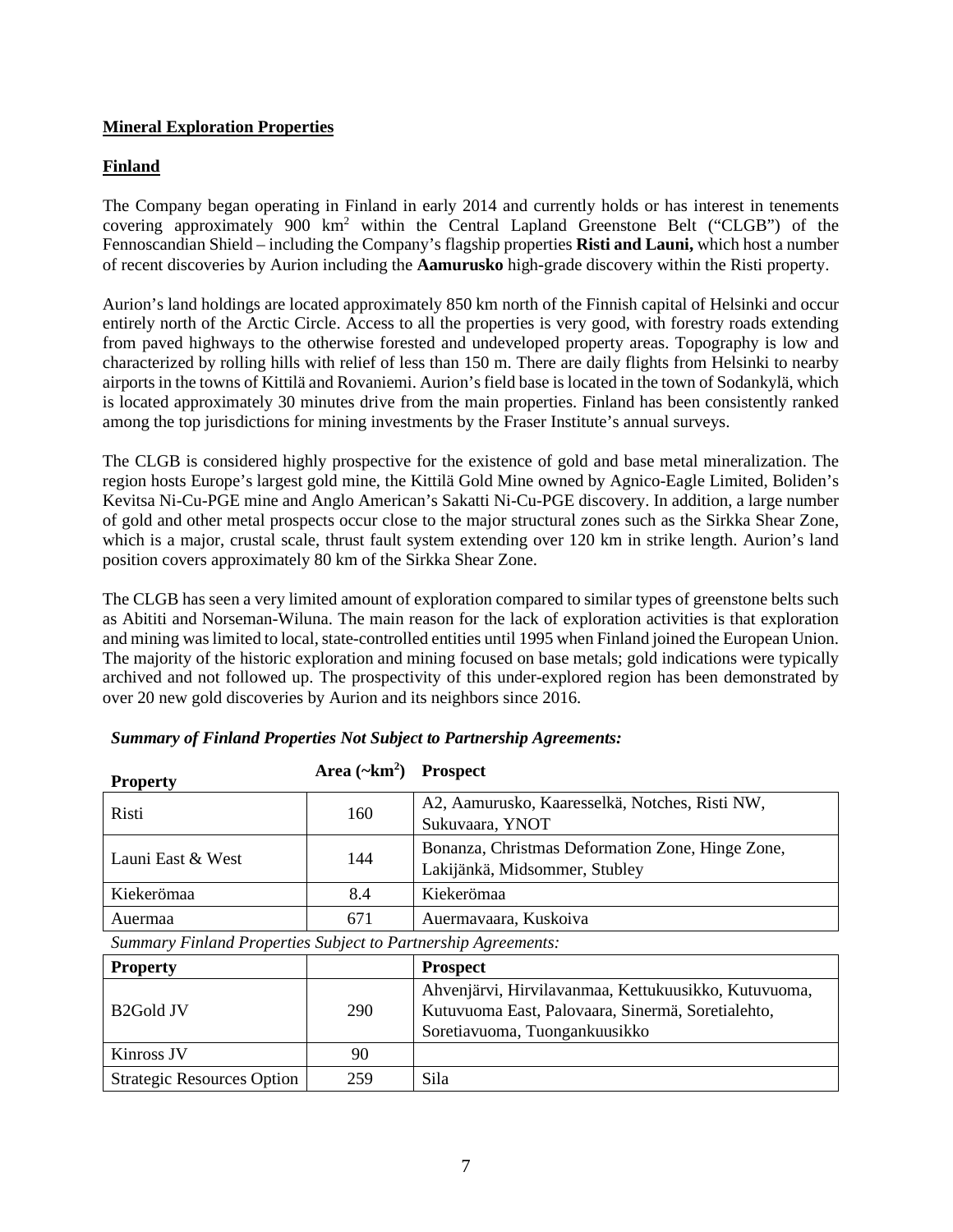# **Finland Properties Not Subject to Partnership Agreements:**

# **RISTI PROPERTY**

Aurion's wholly owned Risti Property covers approximately 160 km<sup>2</sup> in the CLGB in northern Finland. The Risti Property is located 20 km NNW of Sodankylä and is accessible via paved and all-weather gravel roads through rolling hills and forests.

Aurion has made multiple gold discoveries since the commencement of exploration activities in 2015. Significant new gold discoveries at Risti include: Aamurusko Main, Aamurusko NW, Notches, YNOT, A2 and Risti NW. The property also hosts the Kaaresselkä prospect discovered in the 1980s by the Geological Survey of Finland. Aurion's pipeline of gold prospects at Risti are each at a different stage in the exploration process.

The geological setting of the Risti Property has many similarities to prolific gold-rich orogenic gold belts globally, such as the Timmins camp of the Abitibi region of Northern Ontario, Canada. The Aamurusko zone appears to be underlain by young unconformable clastic rocks (sandstones and conglomerates) of the Kumpu group. The Kumpu group conglomerates resemble the Timiskaming conglomerates of the Timmins and Kirkland Lake area of the Abitibi and occur in a similar geo-tectonic setting (both represent the youngest stratigraphic sequence within their respective belts). The Kumpu group and the Timiskaming group were deposited in late orogenic extensional basins. They form in relation to major movement along regional faults or deformation zones. In the Abitibi province, many high-grade, multi-million-ounce gold deposits are temporally and spatially associated with the Timiskaming conglomerates (or their equivalents) in close proximity to major regional deformation (fault) zones such as the Porcupine-Destor or Cadillac Lake-Larder Lake deformation zones. The Kumpu group appears to have been deposited in a similar geological setting adjacent to the Sirkka Shear Zone, the crustal scale deformation zone in the CLGB. Strong alteration including fuchsite, tourmaline, iron carbonate and albite associated with quartz veining and gold mineralization is seen along the entire length  $(>100 \text{ km})$  of this structure.

Gold is hosted by various lithologies including clastic conglomerates (examples: Aamurusko, Notches) and mafic-ultramafic rocks (examples: Ikkari, Kutuvuoma, Kaaresselkä) within the Risti Property and adjoining areas. The abundance and scale of gold mineralization along several structures over significant strike lengths and the fact that gold is hosted by various lithologies point to a conclusion that a powerful hydrothermal system has led to the camp scale footprint of gold mineralization.

The majority of the Risti Property had not been explored prior to Aurion. Aurion's exploration activities started in 2015 with prospecting and mapping, which led to the initial discovery of high-grade boulders in the Aamurusko area in 2016. Further activities have included detailed and regional prospecting, geological mapping, trenching, ground and drone geophysics, soil sampling, base of till sampling and diamond core drilling.

Approximately 6,200 boulder, sub-crop and outcrop samples collected and assayed from the Risti Property average 6.7 g/t Au. The surface sampling has identified extensive footprints of gold mineralized samples in several areas including the Aamurusko and Notches prospects. The prospecting and mapping programs have mainly focused on domains with silica rich sediments, e.g. conglomerates, because such lithologies are comparably resistant to weathering and can be observed on surface in several areas. As such, sampling is mainly from gold mineralization hosted by clastic sediments. Mafic and ultramafic lithologies are less resistant to weathering and typically these areas are low lying and covered by overburden. Identification of this type of mineralization requires overburden penetrative exploration methods such as base of till sampling.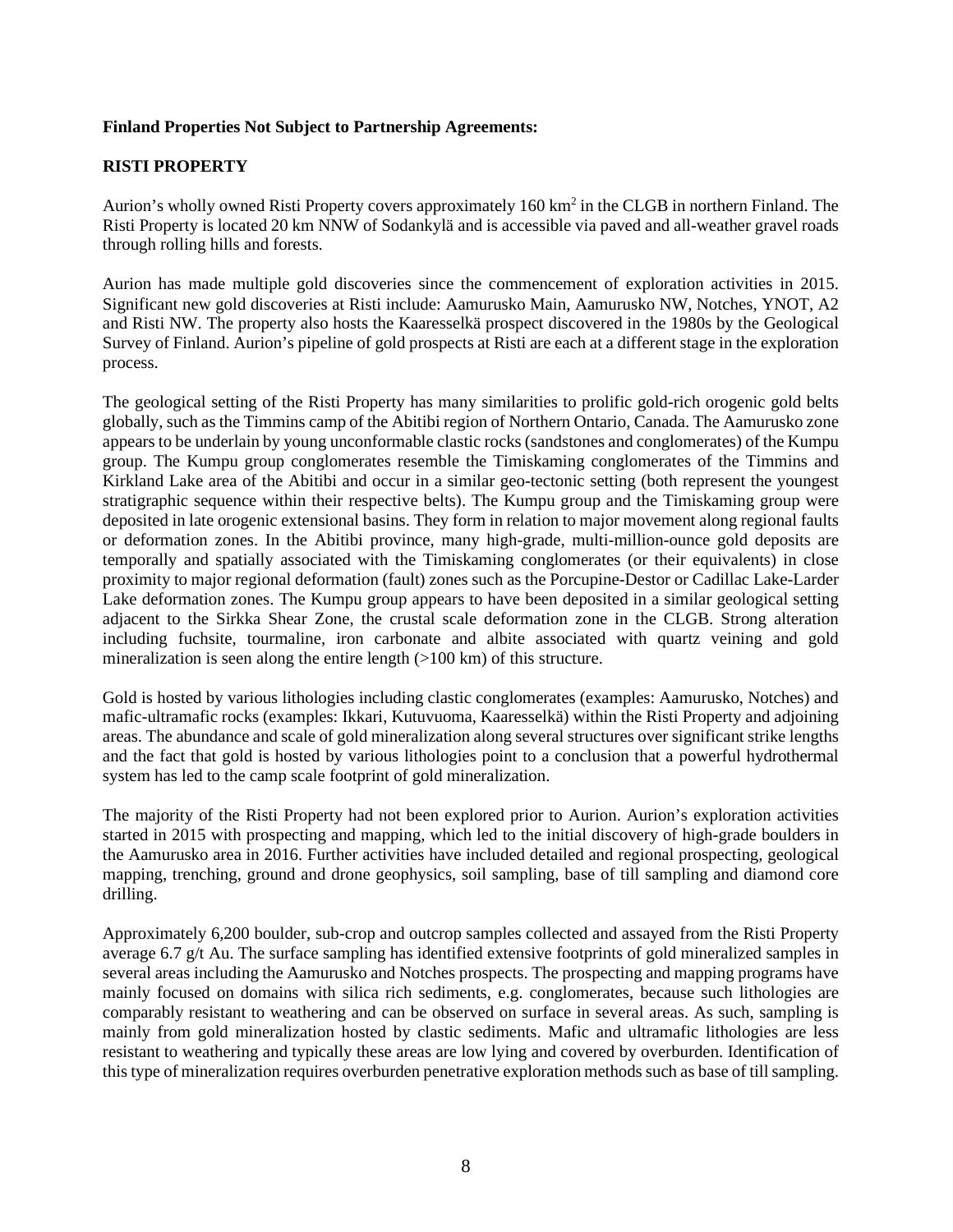Exploration activities and results on various prospects are presented in the following chapters. Drill results presented herein are core lengths and may not represent true width. Channel sample results are surface channel cuts that also may not represent true width. Gold assay values are uncut. Prospecting grab samples may be selective and not representative of overall grade.

#### **Aamurusko Prospect**

The Aamurusko prospect is located near the center of the Risti Property. A total of 1,210 samples with an average grade of 24.9 g/t Au have been collected from an area measuring 1.7 km by 1.3 km. The samples are predominantly from large and angular quartz (with or without tourmaline and/or Fe-Oxide) blocks with many samples containing coarse visible gold. The quartz vein blocks range from 0.1 m to  $>3$  m wide, trend NE-SW and are hosted by quartzites and polymictic conglomerates of the Kumpu Group and mafic volcanics of the Sodankylä Group. The conglomerates are interpreted to be unconformably in contact with the mafic volcanics.

The initial prospecting and mapping campaign was followed by further field activities including the maiden drilling program in 2017 and follow up drilling programs in 2018, 2019 and early 2020. A total of 138 holes and 24,216 m of drilling has been competed in the Aamurusko area at various targets including Main, NW and Gap Zone.

At *Aamurusko Main*, gold mineralization intersected at shallow depths (40-60 m vertically from surface) expands known mineralization in an area that is now estimated to be 100 m long in an east-west orientation with a sub-vertical distance of 150 m. Multiple high-grade (anything greater than 10 g/t Au is considered high-grade) intercepts occur in this area including a very high-grade intercept of 789 g/t Au over 2.90 m.

While true widths are unknown at this time, the ability to successfully target and intercept gold mineralization with drill step outs both vertically and horizontally suggests that the mineralization appears to form part of a coherent body or shoot. The mineralization lies proximal to the faulted/sheared contact between a gabbro intrusive and sedimentary rocks. Mineralization remains open at depth and along strike.

Drilling at Aamurusko Main has been focused over an east-west distance of approximately 250 m at the eastern extent of the boulder field. This suggests that the mineralization encountered there is only one source of the many high-grade boulders at Aamurusko. Gold mineralization was also intersected in 500 and 800 m step out drill holes to the west-northwest providing further evidence that additional near surface gold mineralization may exist in the same geological/structural setting west of the current main focus of drilling.

Drilling highlights from Aamurusko Main:

- 789.06 g/t Au over 2.90 m (including 3510.00 g/t Au over 0.65 m) from 116.10 m (Drill hole AM18042)
- $\bullet$  42.28 g/t Au over 4.00 m from 40.00 m (Drill hole AM19082)
- 24.50 g/t Au over 4.75 m from  $48.80$  m (Drill hole AM19081)
- 22.63 g/t Au over 3.53 m (including 52.30 g/t Au over 1.4 m) from 44.47 m (Drill hole AM19114)
- 18.47 g/t Au over 2.76 m (including  $93.70$  g/t Au over 0.51 m) from 43.94 m (Drill hole AM19113)

Drilling 235 m east of Aamurusko Main also returned significant drill intercepts:

- 9.62 g/t Au over 1.74 m from 26.30 m (Drill hole AM18035)
- 8.74 g/t Au over 1.55 m from 36.65 m (Drill hole AM18035)
- 12.45 g/t Au over 5.20 m (including 66.70 g/t Au over 0.50 m and 54.30 g/t Au over 0.49 m) from 53.50 m (Drill hole AM18035)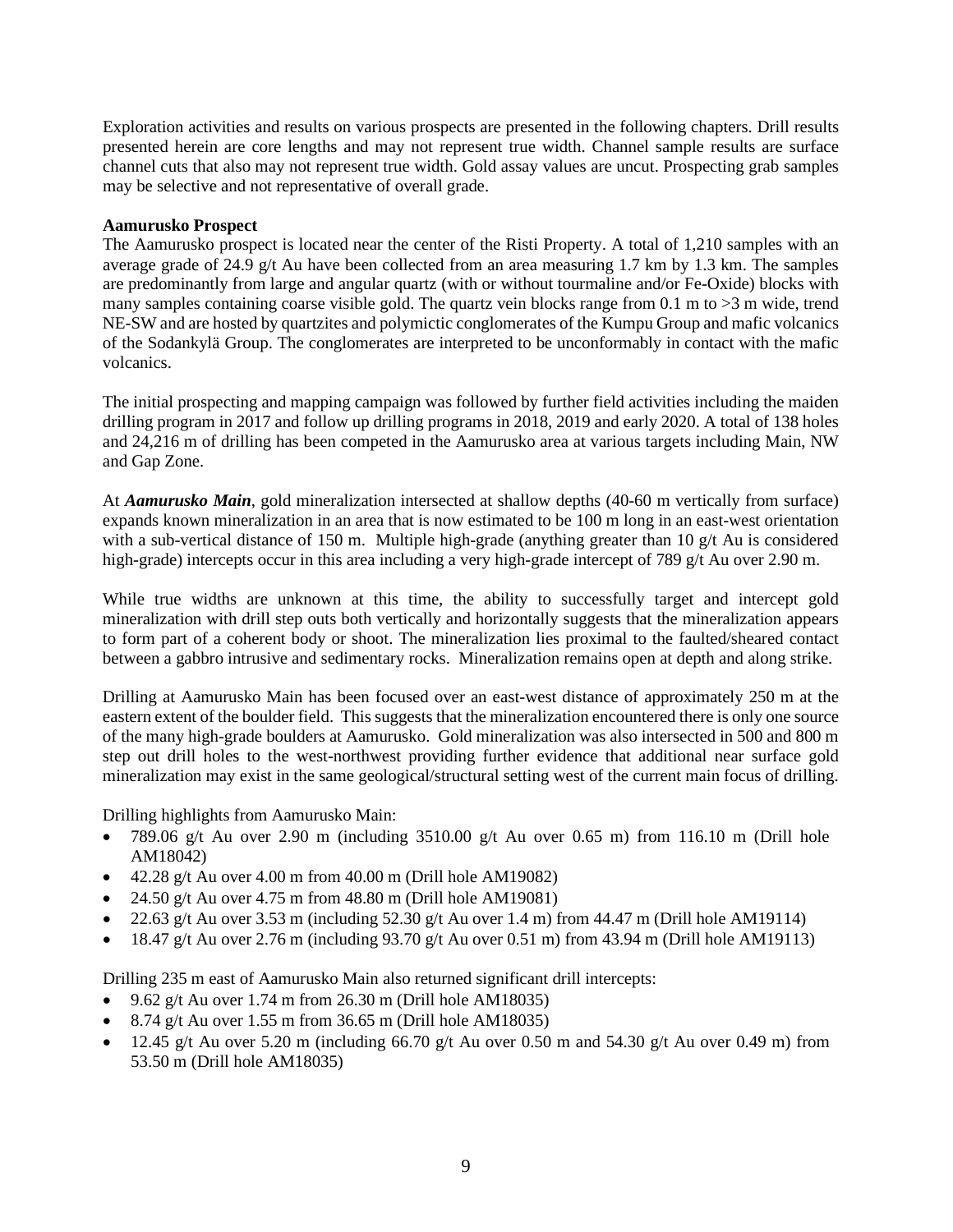*Aamurusko NW* is approximately 600 m northwest of Aamurusko Main target. This target consists of a 10- 30 m wide zone of gold-bearing quartz veins within altered and mineralized clastic sedimentary rocks. Drilling has delineated Aamurusko NW to 300 m vertical depth and the mineralization is open to extensions. Drilling in early 2020 also identified new zones of gold mineralization 200 m north of Aamurusko NW along and on the northern side of a previously untested fault structure.

Drilling highlights from Aamurusko NW:

- 13.31 g/t Au over 19.54 m (including 22.58 g/t Au over 8.18 m) from 77.64 m (Drill hole AM19095)
- $3.51$  g/t Au over  $31.12$  m from  $55.88$  m (Drill hole AM19094)
- 6.84 g/t Au over 19.00 m (including 16.36 g/t Au over 7.3 m) from 83.80 m (Drill hole AM19109)
- 23.41 g/t Au over 11.10 m (including  $51.95$  g/t Au over 4.15 m) from 133.00 m (Drill hole AM19106)
- 16.17 g/t Au over 4.00 m (including 109.00 g/t Au over 0.58 m) from 97.10 m (Drill hole AM19105)
- 1.21 g/t Au over 24.75 m (including 5.79 g/t Au over 2.95 m and 8.90 g/t Au over 1.00 m and 5.34 g/t Au over 1.00 m) from 358.25 m (Drill hole AM20127)
- 2.39 g/t Au over 3.70 m from 288.00 m (Drill hole AM20127)

*Aamurusko Gap* covers the approximately 600 m long "gap" between the Aamurusko NW and Aamurusko Main targets. Mapping has identified fault structures and a widespread quartz stockwork extending 300 m by 100 m. The target was tested by a few drill holes in early 2020. All drill holes intersected zones of gold mineralization.

Drilling highlights from Aamurusko Gap:

- 4.64 g/t Au over 3.10 m (including 37.30 g/t Au over 0.35 m) from 19.25 m (Drill hole AM19117)
- 1.55 g/t Au over 3.45 m (including 9.21 g/t Au over 0.35 m) from 59.70 m (Drill hole AM19117)
- $\bullet$  0.55 g/t Au over 8.65 m from 63.25 m (Drill hole AM19118)
- $\bullet$  1.69 g/t Au over 7.75 m (including 18.40 g/t Au over 0.55 m) from 96.05 m (Drill hole AM19119)
- $\bullet$  1.51 g/t Au over 3.35 m from 35.85 m (Drill hole AM20128)

# **Notches Prospect**

The Notches prospect is a 5 km long and 1 km wide, northwest-southeast trending outcrop ridge located 3 km to the southeast of Aamurusko. Prospecting led to multiple gold showings in quartz sub-outcrop. The Notches area is host to an interbedded sequence of mature siliceous sandstones and conglomerates with late cross-cutting mafic to ultramafic and lamprophyre dykes. The southwestern contact is hosted by a suite of mafic to ultramafic volcanic and intrusive rocks and mafic conglomerates but is not well constrained due to lack of exposure. The northeastern contact is possibly intrusion/fault related with an unconformable suite of ultramafic rocks.

Approximately 2,650 grab samples with an average grade of 2.2 g/t Au have been collected from boulders, sub-crops and outcrops. In addition to prospecting and mapping, 27 trenches have been excavated and 6 drill holes have been completed at Notches.

In the area of trench NOT1817 gold mineralization is hosted within a 5-10 m wide conglomerate unit with 1-15 % disseminated sulphides (pyrite-pyrrhotite-chalcopyrite-galena and locally visible gold) and altered by silica, hematite, iron oxide and carbonate. The conglomerate is also cross-cut by flat and steep goldbearing quartz veins.

Channel sampling highlights from Notches:

- 3.20 g/t Au over 4.40 m including  $8.94$  g/t Au over 0.87 m (Trench NOT1817)
- $\bullet$  3.54 g/t Au over 0.60 m (Trench NOT1817)
- $\bullet$  109.50 g/t Au over 0.25 m (Trench NOT1803)
- 20.30 g/t Au over 0.31 m (Trench NOT1803)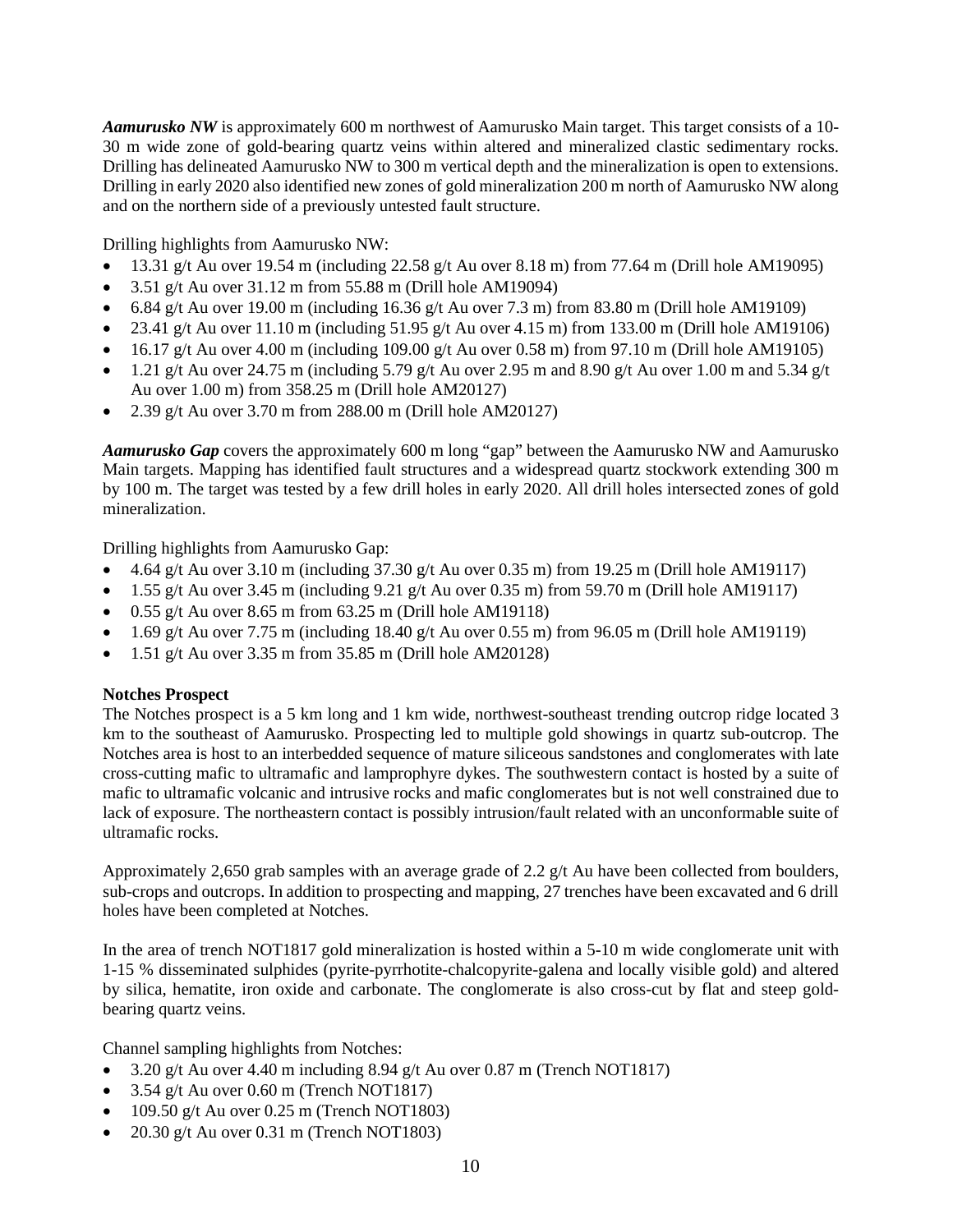• 7.03 g/t Au over 0.93 m (Trench NOT1814)

Drilling highlights from Notches:

- 2.99 g/t Au over 2.10 m from  $31.40$  m (Drill hole NT18005)
- 20.30 g/t Au over 0.65 m from 27.40 m (Drill hole NT18006)

# **Kaaresselkä Prospect**

The Kaaresselkä prospect is located approximately 4 km south-southwest of Aamurusko. The gold-copper mineralization was discovered by the Geological Survey of Finland (GTK) in 1987. No exploration has been conducted since 2004 until the acquisition by Aurion.

Aurion acquired the Kaaresselkä and Kiekerömaa gold prospects from Tertiary Minerals Plc ("Tertiary") in 2016. The Company paid £15,000 in cash and issued 83,072 shares to Tertiary for 100% interest in both projects subject to certain royalties, including a Pre-Production Royalty of US\$1.00 to \$3.00/ounce gold following the definition of a NI 43-101 (or equivalent) Code compliant Inferred, Indicated and/or Measured Mineral Resource Estimate respectively, on either project. Tertiary will retain a 2% Net Smelter Returns Royalty ("NSR") on all future gold production from either property, of which the Company can purchase 50% for USD\$1,000,000 at any time prior to commencement of commercial production on either project.

The Kaaresselkä project comprises multiple shear zone hosted gold zones that are up to 16 m wide and 650 m long, adjacent to the Sirkka Shear Zone. The gold mineralization is mainly hosted by strongly altered and sheared mafic volcanic rocks.

There are 127 historical drill holes (GTK drilled 112 and Tertiary Minerals drilled 15) totaling 8,900 m including 7 RC drill holes and 120 diamond drill holes. Historical drilling was shallow with gaps along the strike of the mineralized zones.

Activities by Aurion has included re-logging of drill holes, oriented core measurements, a detailed ground magnetic survey, whole rock geochemistry, GIS compilation and integration of historical data into 3D modelling software. This compilation work has allowed for a reinterpretation of the geology and a better understanding of the property's potential.

Drilling highlights from Kaaresselkä:

- 1.52 g/t Au over 2.85 m from 306.50 m (KS20001)
- 1.85 g/t Au over 5.40 m from 199.00 m (KS20002)
- 11.01 g/t Au over 4.90 m from 74.80 m  $(04KD007B)$
- 13.5 g/t Au over 2.75 m from  $3.90$  m  $(04KD010)$
- 4.9 g/t Au over 8.30 m from 130.00 m  $(04KD013)$
- 3.2 g/t Au over 6.2 m from 152.60 m  $(05KD002)$

# **YNOT Prospect**

The YNOT prospect is located approximately 3.5 km west-northwest of Aamurusko. The discovery of highgrade boulders was followed by excavation of six trenches. An east-west trending quartz vein system hosted by moderate to strong iron carbonate alteration up to 10 m wide was identified in five of six trenches. Grab samples range up to 705.00 g/t Au.

Channel sampling highlights from YNOT:

- $7.18 \text{ g/t}$  Au over  $1.52 \text{ m}$  (Trench WNT18001)
- 17.55 g/t Au over  $0.60$  m (Trench WNT18001)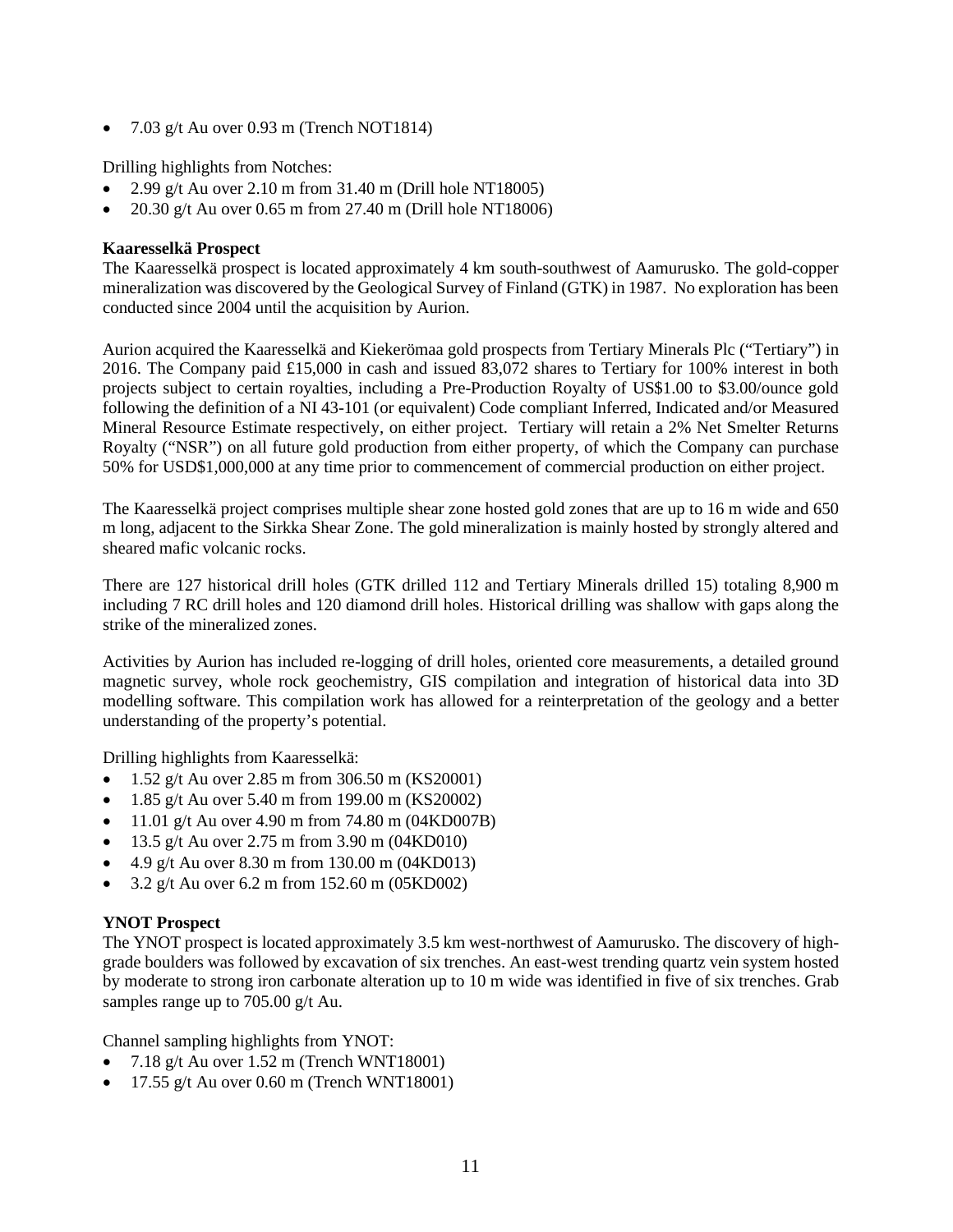# **A2 Prospect**

The A2 prospect is located approximately 2 km north of Aamurusko. 52 rock samples were collected from quartz veins, quartz stockworks, breccias and tension vein arrays, occurring in outcrop, sub-outcrop and angular boulders along a 1.1 km long arcuate structure. Selective grab samples returned assays from nil to 697.0 g/t Au (average 59.6 g/t Au).

Eleven drill holes in 2018 tested a strike length of 450 m targeting gold mineralization in quartz veins hosted by altered clastic sediments at the A2 prospect. The most significant drill intercept at A2 was 22.00 g/t Au over 0.45 m from 38.45 m (Drill hole AM18041). Current drilling has not yet explained the prospecting discoveries at A2.

# **Risti NW Prospect**

The Risti NW prospect is located approximately 4 to 5 km north-northwest of Aamurusko. Limited prospecting has identified gold-bearing quartz blocks over a distance greater than 1.8 km. 133 rock samples from angular boulders and sub-outcrop assayed up to 108.5 g/t Au and an average of 1.94 g/t Au. No trenching or drilling has been conducted at Risti NW.

# **Sukuvaara Prospect**

The Sukuvaara prospect is located approximately 1.5 km southeast from the Notches prospect. An envelope of alteration and quartz veining within sandstone was identified during 2020 field activities. Trenching (total length of 150 m) and four drill holes confirmed the existence of altered and quartz veined sandstone units and returned several zones with elevated gold up to 1.81 g/t Au.

# **Exploration activities**

During the twelve months ended December 31, 2020, the Company drilled 4 holes totalling 1,023 m at the Aamurusko prospect. The drill holes identified zones of gold mineralization in previously untested areas at the Gap Zone target and 200 m north of the NW target (Apr 22, 2020 Press release).

Aurion completed a 12-hole, 2,401.3 m diamond core drilling program testing four targets (Vanha, Lampi South, Lampi North, Tienvarsi) within the Kaaresselkä prospect area (2.0 km by 1.0 km) in 2020. The program was designed to test the potential strike and depth extensions of previously identified mineralized zones, which were largely limited to 50-150 m from surface, as well as targets identified from reinterpretation of historic exploration data. Drill intercepts including 1.52 g/t Au over 2.85 m (KS20001 from 306.50 m down hole) and 1.85 g/t Au over 5.40 m (KS20002 from 199.00 m down hole) extended the gold mineralized zone to ~200 m depth and to ~600 m strike length at the Vanha target. The mineralization at Vanha is open to depth and towards east (Oct 6, 2020 Press release).

As part of the generative exploration activities, a total of 40 drill holes totalling 5,294 m were drilled on several target areas, mainly using a small, limited capacity "scout" drill rig. The "scout" rig failed to reach the target depths in several holes. The exploratory holes were drilled at the Niligap, Sukuvaara, A2 and Ristilaki prospect areas. Elevated gold values (>0.1 g/t) were returned from 23 out of the 40 holes and from all target areas. At Niligap, 600-700 m east of Aamurusko Main, scout drilling identified crack and seal quartz veins (5.17 g/t Au over 0.77 m and 2.59 g/t Au over 0.55 m) and a zone of secondary silver enrichment (96.12 g/t Ag over 22.40 m) (Oct 6, 2020 Press Release). At the Sukuvaara prospect, which is located approximately 1.5 km southeast from Notches, drilling (4 holes totalling 433 m) identified new zones of gold mineralization (up to 1.14 g/t Au over 1.00 m) associated with a potentially broad envelope of alteration and intensive veining within sandstone. Drilling (4 holes, 608 m) at the A2 area intersected zones of elevated gold (up to 0.61 g/t Au over 1.40 m) and all holes (3 holes totalling 415 m) drilled at the Ristilaki area intersected several envelopes of alteration and quartz veining and returned elevated gold (up to 0.58 g/t Au over 2.15 m).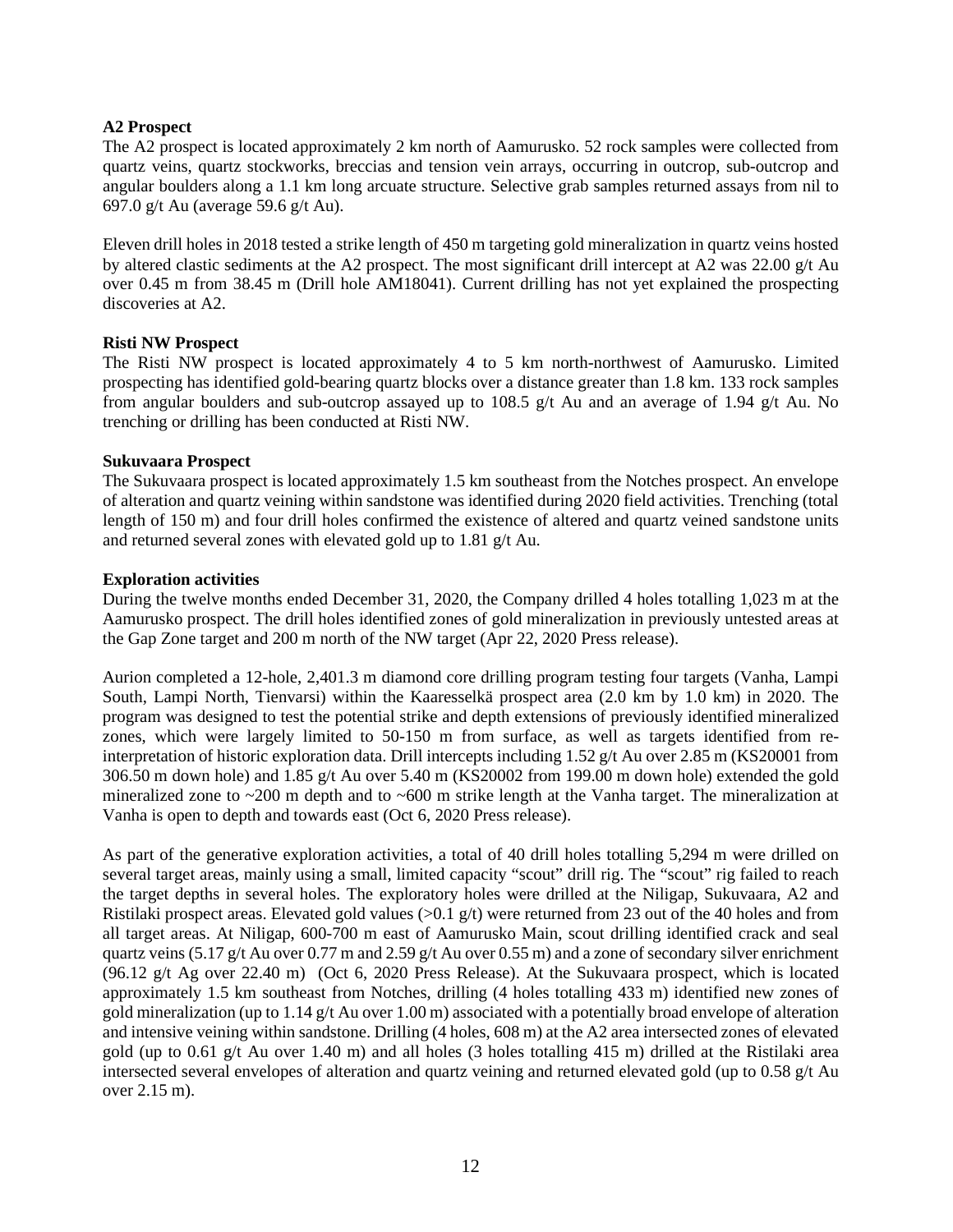Limited trenching (total length of 150 m) was completed at the Sukuvaara prospect. Grab and outcrop samples returned elevated values up to 1.81 g/t Au.

Heavy mineral sampling (133 locations) was conducted in several target areas including A2, Aamurusko, Risti NW, Niligap, Notches and Kaaresselkä. Both pan and Knelson preconcentration sampling revealed similar anomaly patterns in three areas, the southern end of the Notches trend, Niligap and A2. 34 out of 47 Knelson samples returned gold grain counts higher than 30 grains (max 185 grains) further supporting the highly gold anomalous nature of the area.

# **LAUNI PROPERTY**

Aurion's wholly owned Launi Property consists of two blocks, Launi East and Launi West with a combined area of approximately 144 km<sup>2</sup>. Launi East has no record of prior exploration or mining licenses. Paved highway and all-weather gravel roads provide easy access to the property which is located 8-10 km south of the Risti Property and 10 km northwest of the municipality of Sodankylä.

#### **Launi East Property**

The Launi East Property covers an area approximately 43 km<sup>2</sup> that has not been explored prior to Aurion. The exploration license for the Launi East area was granted in December 2018.

The major regional shear structure, the Sirkka Shear Zone or its splay, is interpreted to traverse across the property. The arcuate stratigraphy on the Launi East property includes a folded and faulted package of siliceous sandstones intercalated with wackes and siltstones, mafic to intermediate volcanic and intrusive sequences and late granitoid intrusions.

Prospecting and mapping have resulted in the discovery of multiple gold-bearing zones, including among others, the Christmas Deformation Zone, Midsommer, Bonanza, Father's Day, Mother's Day, Stubley and Hinge Zone prospects, in a 5.5 by 1.0 km area parallel to and within 1 km to the west of the Sirkka Shear Zone. Widespread fuchsite, tourmaline, sericite and iron-carbonate bedrock alteration along with abundant quartz veining is observed within silicified sandstone or intermediate volcanics. Visible gold is observed in quartz veins and mineralized host rocks. Mineralized zones at Launi East appear to show lateral continuity along strike across the property, and individual zones can be traced for up to 300 m. All prospects are at an early stage of evaluation, and the majority of the Launi East area, particularly areas dominated by mafic and ultramafic rocks, have not yet been explored due to lack of surface exposure.

Approximately 2,300 samples have been collected from boulders, sub-crops and outcrops assaying up to 709 g/t Au with an average grade of 4.20 g/t Au. Other exploration activities have included trenching, geophysical surveys, till sampling and diamond core drilling.

A total of 58 holes for 8,445.6 m primarily utilizing a small capacity "scout" drill rig have been drilled with most holes located in a 1.0 by 1.5 km area in the northern portion of the property. The main drill targets have been the Hinge Zone, Christmas Deformation Zone, Midsommer and Bonanza. The majority of the drill holes have intersected zones of gold mineralization and identified several envelopes of near-surface gold mineralization.

Multiple gold bearing veins have been intersected in a  $>300$  m wide by  $>1.0$  km long corridor at the Christmas Deformation Zone. At the Hinge Zone, where drilling targeted blind geophysical anomalies, highgrade near-surface gold was intersected in a fault zone returning assays up to 30.70 g/t Au and 8.65 g/t Au and in a magnetic volcanogenic sediment unit returning an intercept of 3.05 g/t Au over 5.30 m. The Hinge Zone target has a strike length of over 1 km.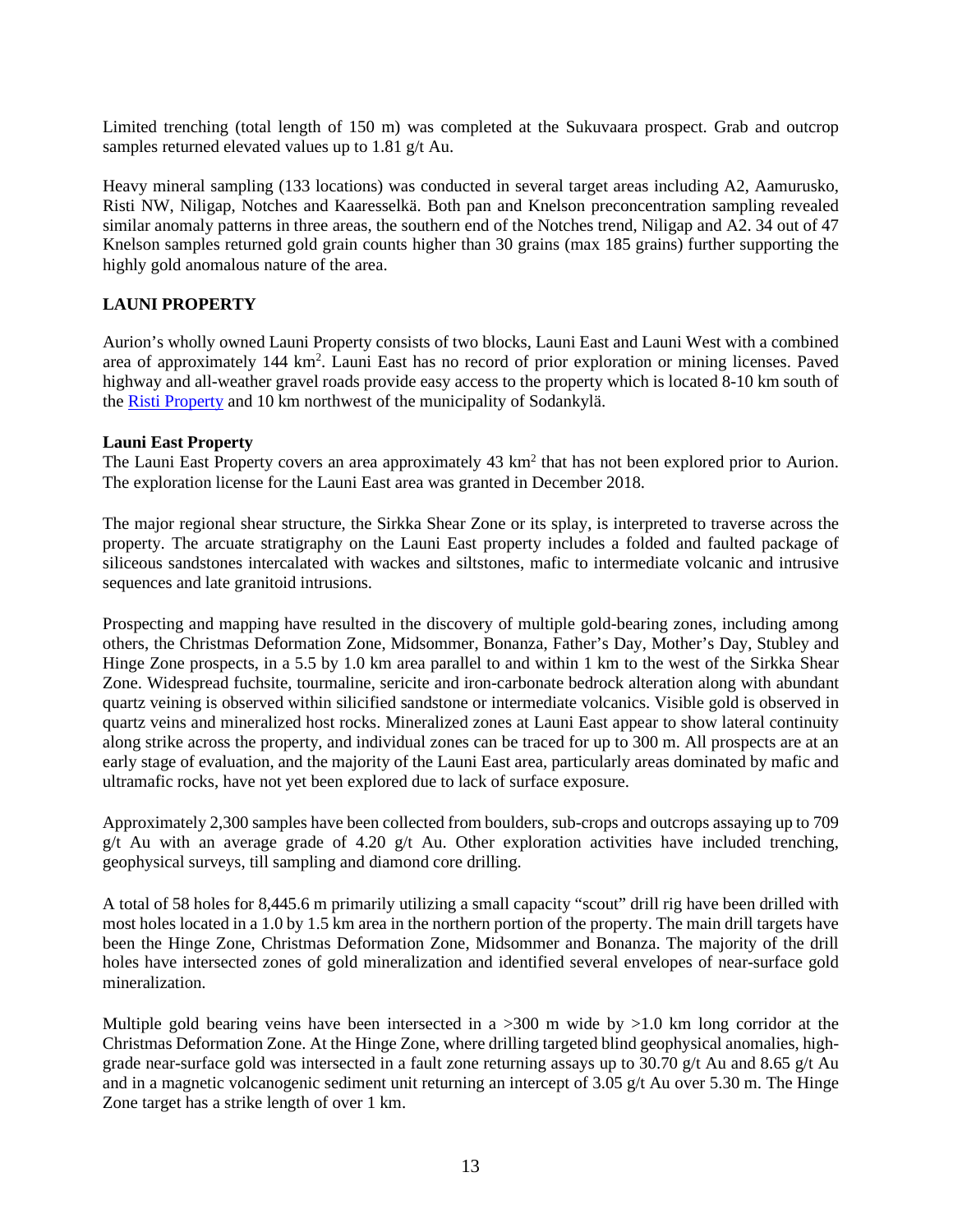Channel sampling highlights from Launi East:

- 27.01 g/t Au over 1.77 m (LNT1904, Christmas Deformation Zone)
- 14.76 g/t Au over 2.95 m (LNT1904, Christmas Deformation Zone)
- 10.81 g/t Au over 3.11 m (LNT1904, Christmas Deformation Zone)
- 39.50 g/t Au over 0.56 m (BZT1901, Bonanza)
- 29.00 g/t Au over 0.44 m (BZT1901, Bonanza)
- 19.50 g/t Au over 0.77 m (BZT1901, Bonanza)

Drilling highlights from Launi East:

- 63.90 g/t Au over 0.37 m from 260.83 m (LN20014 Christmas Deformation zone)
- 5.50 g/t Au over 0.40 m from 78.50 m (LN20008 Christmas Deformation zone)
- 3.05 g/t Au over 5.30 m from  $106.50$  m (LN20050 Hinge Zone)
- 8.65 g/t Au over 0.55 m from 28.40 m (LN20042 Hinge Zone)

# **Exploration activities**

During the twelve months ended December 31, 2020, the Company conducted two drilling campaigns at the Launi East property with 51 holes totalling 6,909 m. 37 holes (4,115 m) were drilled using a small, limited capacity "scout" drill rig, and 14 holes using a more powerful drill rig. The first reconnaissance drilling program was designed to test multiple targets and successfully intersected near-surface, high-grade gold mineralization on several of these targets (Jul 27, 2020 Press release) The second program was mainly a follow up program at the Hinge Zone target (Dec 3, 2020 Press release).

Heavy mineral sampling (87 locations) was conducted in several target areas within the Launi East Property. Both pan and Knelson preconcentration sampling revealed similar anomaly patterns. 35 out of 58 Knelson samples returned gold grain counts higher than 30 grains (max 820 grains) indicating the highly gold anomalous nature of the area. Results identified a new area of gold mineralised quartz veins at Lakijänkä and indicate the potential continuation of the gold mineralisation north of the Midsommer target and south of the Bonanza target.

Four trenches (total length 303 m) were excavated late in the summer season in the Lakijänkä area located approximately 1,000 m southwest from the Hinge Zone target. Individual grab samples collected from the trenches returned elevated gold grades up to 2.77 g/t.

# **KIEKERÖMAA PROPERTY**

The Kiekerömaa Property covers 8.4 km<sup>2</sup> ha and is located approximately 25 km west from Aamurusko and 7 km south-southwest from Kutuvuoma. Kiekerömaa was purchased along with the Kaaresselkä prospect from Tertiary Minerals Plc ("Tertiary") and is subject to the conditions described for the Kaaresselkä prospect.

The prospect was discovered by Outokumpu Oy in the late 1990s while exploring for base metals. Tertiary acquired the prospect in 2003 by staking the ground and completed a small drill program in 2011. Historic drill intercepts from limited drilling by Outokumpu Oy and Tertiary include 5.8 g/t Au over 5.0 m, 7.4 g/t Au over 2.0 m and 3.6 g/t Au over 4.6 m. The mineralization extends over a strike length of 300 m and remains open in all directions.

Minimal exploration activities occurred on Kiekerömaa in 2018-2020 and the Company wrote down the full carrying value of Kiekerömaa as of December 31, 2019 due to recent and projected inactivity.

Subject to a completion of agreement with B2Gold, the Kiekerömaa Property will be included in the B2Gold JV.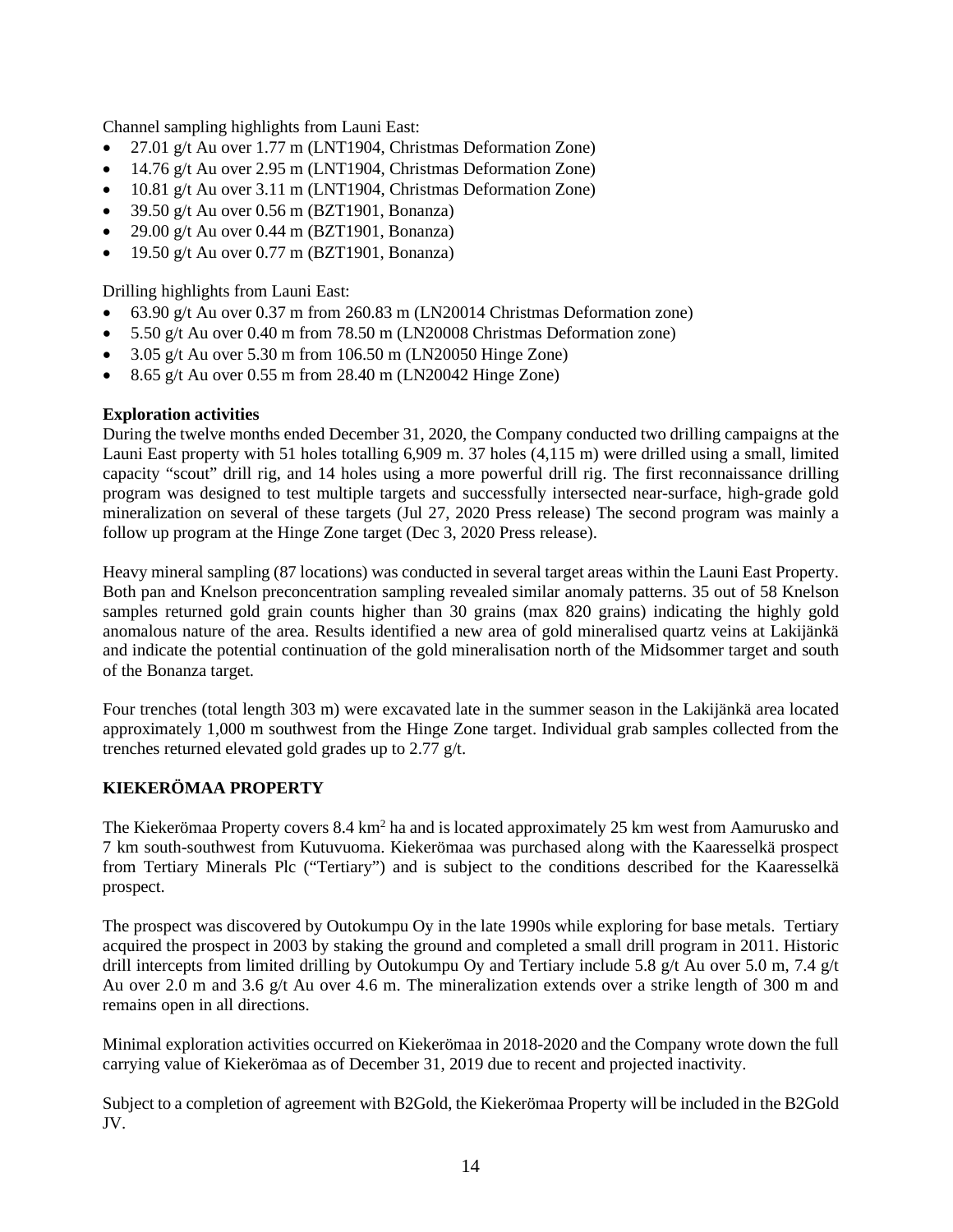#### **Exploration activities**

No activities were performed during the reporting period.

# **AUERMAA PROPERTY**

The Auermaa Property is located in Eastern Lapland. Aurion has been granted or applied for permits for an area of approximately 671 km<sup>2</sup> covering part of an Archean Belt. Historic indications include the Auermavaara gold prospect and Kuskoiva tungsten prospect. The property has not seen any modern exploration.

#### **Exploration activities**

During the twelve months ended December 31, 2020, the Company applied for new tenements based on compilation and interpretation of regional and historic data sets.

#### **Finland Properties Subject to Partnership Agreements:**

# **B2GOLD JOINT VENTURE, KUTUVUOMA-AHVENJARVI-SINERMÄ**

On August 13, 2015, the Company signed a binding Letter Agreement with B2Gold Corp., ("B2Gold"), granting B2Gold the right to earn up to an undivided 75% interest in an approximately 290 km2 (currently  $\sim$ 268 km<sup>2</sup>) project area that includes the Kutuvuoma and Ahvenjarvi prospects. Pursuant to the terms of the Letter Agreement, the Company formalized and signed a definitive Option Agreement with B2Gold on January 18, 2016.

Under the terms of the Letter Agreement B2Gold was to complete \$5,000,000 in exploration expenditures, pay Aurion \$50,000 cash and issue 550,000 B2Gold shares over 4 years to earn a 51% interest. B2Gold can earn an additional 19% interest by spending a further \$10,000,000 over 2 years. B2Gold can earn an additional 5% interest (for a total of 75%) by completing a bankable feasibility study.

The first-year commitment of \$750,000 in exploration expenditures including 2,000 m of drilling and payment of \$50,000 cash and 50,000 B2Gold shares was guaranteed. A finder's fee was paid by the Company with respect to this transaction and was settled on April 29, 2016 by the issuance of 1,476,750 common shares at a value of \$0.13 per share. The Company subsequently agreed to a reduced drilling program for the first year.

On August 1, 2019, the Company received 200,000 B2Gold common shares which were issued pursuant to the option agreement dated January 18, 2016. On August 13, 2019, the Company received a Notice of Exercise of Option from B2Gold confirming that B2Gold fulfilled its obligations under the Option Agreement dated January 18, 2016, and that as of August 14, 2019, the Option was deemed to be exercised.

The Company acquired the Kutuvuoma and Sila Properties from Dragon Mining Ltd ("Dragon"). According to the terms of the Letter of Intent, the Company finalized and signed a definitive Purchase Agreement on May 26, 2014. Pursuant to the terms of the Purchase Agreement and subject to regulatory approvals, the Company issued a total of 6,750,000 common shares to Dragon. The Company also committed to incur a total of €1,000,000 in expenditures on these properties over three years. In addition, Dragon will retain a 3% Net Smelter Royalty ("NSR") on any deposit mined by the Company within the projects or any defined Areas of Interest. The NSR could be purchased at any time on or before the sixth anniversary of signing the Purchase Agreement with a single cash payment of €4,000,000. Upon successful resource definition, the Company will also make bonus payments to Dragon for the sum of  $\epsilon$ 2,000,000 in cash or equivalent in common shares of the Company for the defining of 1,000,000 ounces of gold material and  $\epsilon$ 1,000,000 in cash or equivalent in common shares of the Company for the defining of every additional 1,000,000 ounces of gold equivalent material within the projects and the defined Area of Interests.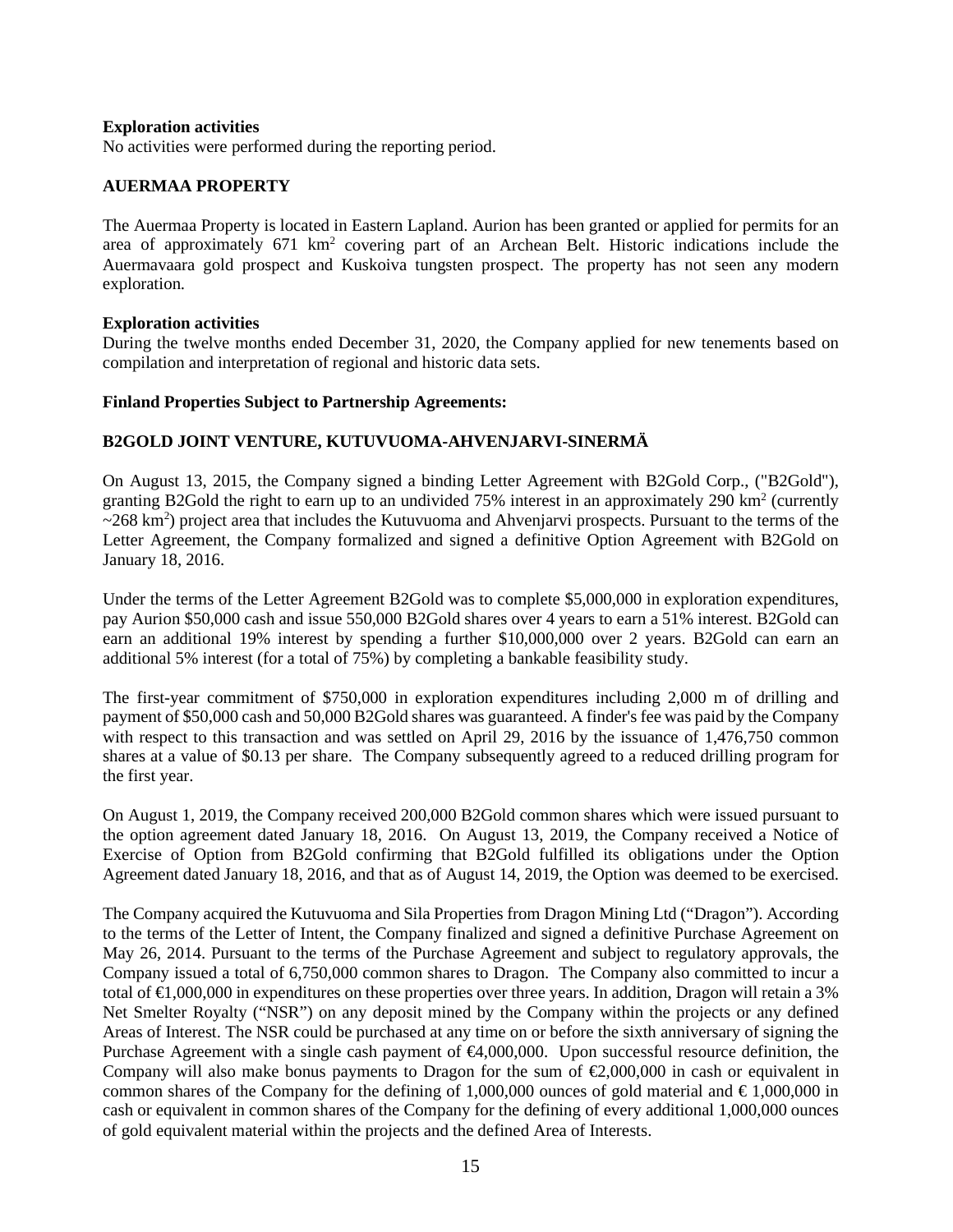#### *B2Gold JV Prospects*

The JV area is located along and adjacent to the major crustal scale Sirkka Shear Zone and covers approximately 40 km strike length of prospective geology. The JV area includes recent discoveries such Sinermä and Kutuvuoma East and several historic gold prospects such as Kutuvuoma, Ahvenjärvi, Kettukuusikko, Hirvilavanmaa, Palovaara, Soretialehto, Soretiavuoma Tuongankuusikko. The historic prospects have seen limited amount of exploration despite returning encouraging drill intercepts.

#### *Kutuvuoma Prospect*

The Kutuvuoma prospect is a high-grade, shear zone hosted gold deposit that was discovered in the 1990s by Outokumpu Oy, a publicly listed company in which the Finnish state is the largest shareholder. Outokumpu Oy drilled 47 shallow core and reverse circulation drill holes totaling 3,425 m, testing Kutuvuoma within a very small area (approximately 175 m horizontally and 175 m vertically). No other drilling or trenching was conducted since the mid-1990's. A small part of the deposit was test-mined in 1999.

Bedrock geology at Kutuvuoma is dominated by east to southeast trending Paleoproterozoic volcanicsedimentary sequences of the CLGB's Savukoski Group and currently defined gold mineralization on the property occurs in association with sulphide-bearing quartz vein arrays with disseminated sulphides in altered, albitic, siliceous meta-mudstones and meta-igneous rocks as well as in sulphide matrix breccias. The main deposit at Kutuvuoma occurs as a moderately west-plunging zone localized along a south dipping, sheared graphitic unit within sheared and altered Savukoski Group country rocks. These include komatiites as well as graphitic-sulphidic schist, fine grained meta-sandstone and thin interbedded marble. Kutuvuoma is interpreted to be located along strike and within the same geologic sequence as Rupert Resources' Ikkari discovery. The distance between Kutuvuoma and Ikkari is 8 km.

Historic drilling highlights from Kutuvuoma include:

- 7.2 g/t Au over 19.40 m from 60.00 m
- 13.2 g/t Au over  $5.00 \text{ m}$  from  $88.00 \text{ m}$
- 12.6 g/t Au over 7.00 m from 26.00 m

Exploration activities by the JV have included reconnaissance prospecting, geological mapping, trenching, geophysical surveys, base of till sampling, diamond core drilling and preliminary metallurgical testwork. High-grade gold has been intercepted in drilling over a strike extent of approximately 1,080 m; mineralization remains open in all directions.

Drilling highlights from Kutuvuoma by JV:

- 8.59 g/t Au over 2.15 m from 21.4 m and 11.37 g/t over 13.3 m from 71.85 m (Drill hole KU16003)
- 1.76 g/t Au over 8.85 m from 38.65 m (Drill hole KU16001)
- 1.67 g/t Au over 5.05 m from 42.55 m (Drill hole KU16002)
- 6.74 g/t Au over 5.60 m from 121.20 m (KU20006), 200 m east of Outokumpu historical drilling
- 12.28 g/t Au over 2.75 m from 28.15 m (KU20008), 270 m west of Outokumpu historical drilling

# *Kutuvuoma East Prospect*

The Kutuvuoma East prospect is located along strike and in between Rupert Resources' Ikkari discovery (3- 4.5 km to east) and the Kutuvuoma prospect (3.5-5 km to west) and within the metavolcanic and metasedimentary rocks of the Savukoski group near the contact with the sedimentary rocks of the Kumpu group.

The initial, widely spaced, five-hole (1,259.1 m) diamond drilling program was completed in 2020 and tested selected geochemical (gold in base of till) and geophysical targets over an area extending 1,300 m in strike length. All drill holes intersected zones with elevated gold (>0.1 g/t Au) with mineralized zones encountered in multiple lithologies including ultramafic and mafic volcanic rocks, siltstones, graphitic sediments and in contacts between volcanic rocks and felsic/porphyritic dykes.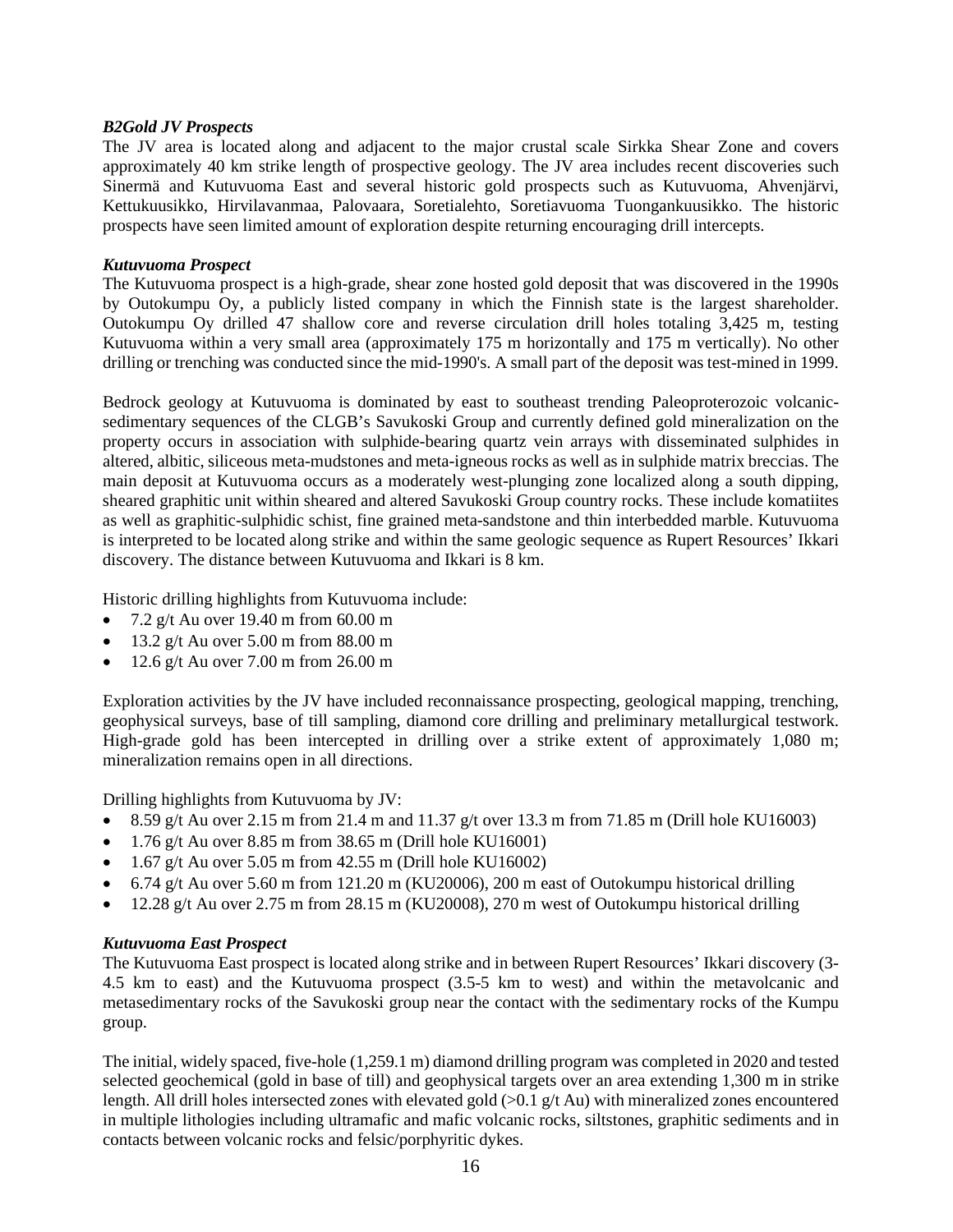Drilling highlight from Kutuvuoma East:

- 14.77 g/t Au over 1.60 m from 42.20 m (KUE20003)
- 1.63 g/t Au over 2.80 m from 50.90 m (KUE20001)

# *Sinermä Prospect*

The Sinermä area is located in the western part of the JV property, approximately 22 km northwest of the Kutuvuoma prospect and 23 km SSW of Agnico-Eagle's Kittilä Mine. The gold mineralized zones in the Sinermä area were discovered in 2020 via base of till sampling and geophysical survey programs, which were followed by excavation of five trenches and drilling of four diamond drill holes (total 647.7 m).

Highlights from Sinermä:

- Channel samples:  $1.07$  g/t Au over 42.40 m and  $1.30$  g/t Au over 20.80 m
- Drilling intercepts:  $0.54$  g/t Au over  $40.20$  m,  $6.80$  g/t Au over  $0.75$  m and  $4.11$  g/t Au over  $1.40$  m

# **Exploration activities**

During the twelve months ended December 31, 2020, the JV completed drill programs in three target areas. Three holes (total 368 m) were drilled at Kutuvuoma, four holes (total 648 m) at Sinermä, and five holes (total 1,259 m) at Kutuvuoma East. Highlights include 6.74 g/t Au over 5.60 m and 12.28 g/t Au over 2.75 m at Kutuvuoma (Aug 26, 2020 Press Release), 0.54 g/t Au over 40.20 m at Sinermä and 14.77 g/t Au over 1.60 m at Kutuvuoma East (Jan 13, 2021 Press Release). Sinermä and Kutuvuoma East were new drill discoveries during 2020.

A total of 1,175 base of till samples were collected in the Ahvenjärvi and Sinermä areas. The sampling program identified several gold in till anomalies, such as at Sinermä.

An extensive drone geophysical magnetic survey was carried out covering 24 km<sup>2</sup> in the Kutuvuoma area and 178 km<sup>2</sup> in the western part of the JV area.

The JV is planning to increase the level of exploration activities in 2021 with an initial budget of CDN\$6 million. The preliminary plans include geophysical surveys, trenching, Base of Till sampling and at least 5,000 m of diamond drilling with a focus on the Kutuvuoma-Ikkari area. Rupert Resources' Ikkari discovery is located 100-300 m from the JV property boundary with the prospective geological sequence interpreted to extend to the JV area. The possible extensions of the discovery will be tested following the granting of the adjacent exploration permits.

# **KINROSS JOINT VENTURE, OUTA**

On January 31, 2018, the Company signed a non-binding LOI with Kinross, giving Kinross the right to earn an undivided 70% interest in the Outa project.

Under the terms of the LOI, Kinross was to spend US\$5 million over five years to earn a 70% interest in the project. Kinross agreed to complete a firm US\$1 million in exploration expenditures over the first two years. A definitive option agreement was signed on August 17, 2018 pursuant to the terms of the LOI.

# *OUTA*

The Outa project covers approximately  $90 \text{ km}^2$  in the CLGB of northern Finland. It is primarily underlain by meta-sedimentary rocks (polymictic conglomerates and quartzites) of the Kumpu Group in a setting similar to the Company's Risti project. The Company acquired the project following the discovery of the Aamurusko gold prospect in late 2016. Limited historical exploration work by the Geological Survey of Finland (GTK) documented possible paleo-placer style gold mineralization at the south end of the project. Shallow drilling by GTK intersected 121 g/t Au over 1.5 m. Most of the greater than 15 km long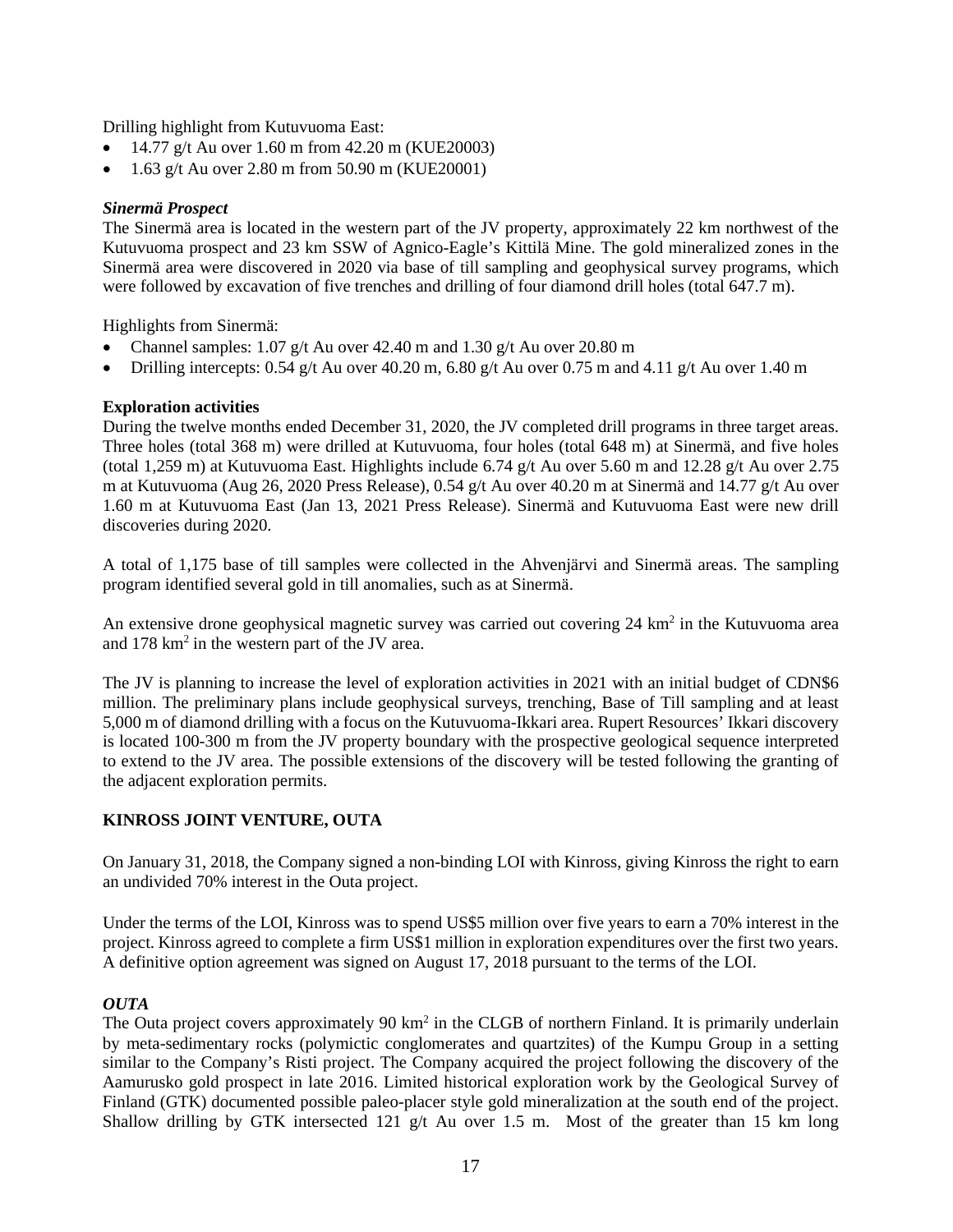unconformity between Kumpu Group clastic sedimentss and Kittilä Group mafic volcanics within the Outa project area has never been explored.

Exploration activities have included prospecting, mapping, till sampling, geophysical surveys and diamond core drilling. The total exploration expenditure by the JV has been approximately US\$ 3.67 million since 2018.

# **STRATEGIC RESOURCES OPTION, SILA**

# **SILA (Silasselkä)**

On April 24, 2019, the Company entered into an option agreement with Strategic Resources Inc. ("Strategic") granting Strategic the option to earn a 100% interest in the Company's wholly owned Silasselkä Vanadium Project in northern Finland. Under the terms of the option agreement, Strategic may acquire up to 100% interest in the project by paying \$500,000 cash, issuing 8,000,000 Strategic shares and incurring \$3,000,000 in exploration expenditures, through a two stage earn-in over a period of three years. At December 31, 2019, the Company had received \$500,000 cash and 3,000,000 Strategic shares.

On June 17, 2020, the Company announced that it had revised the terms of the Silasselkä Project earn-in with Strategic Resources ("Strategic"). Aurion agreed to waive the required expenditures on the project totalling C\$3.0 million over the three-year period. The share-based payment schedule and amounts to exercise the option will remain unchanged. In addition, Aurion and Strategic altered the original agreement where Strategic would have a two-stage option to earn-in to 75% on the project following the issuance of an additional 1,916,667 shares in June 2021 and then have the option to go from 75% to 100% ownership in the project, to a single option where Strategic will earn-in on 100% of the project following the scheduled share issuances, and will occur after the last scheduled share payment of 1,166,666 Strategic shares in June 2022.

Aurion acquired the Sila Property subject to a binding Letter of Intent with Dragon Mining Limited in March 2014, as previously detailed in the section discussing the B2Gold JV.

Sila hosts several zones containing vanadium-rich magnetite located along a 16 km long magnetic anomaly. Approximately 7,400 metres of historical drilling over 72 holes has been completed on the property. The mineralized zones range in thickness from a few centimetres to 10 m and dip 45 degrees to the east. The vanadium-rich zones remain untested at depth and along strike of the known deposits.

The Sila area covers approximately 11 km along the northern strike extension of the Hanhimaa Shear Zone (HSZ), within sheared meta-volcanics and meta-sediments sandwiched between two large intrusive bodies. The HSZ south of Sila hosts several gold occurrences, which have reported drill intersections of 4.5 g/t Au over 11.7 m and 5.9 g/t Au over 7.5 m (Agnico Annual report 2015).

Prior to the property transfer to Strategic in 2019, Aurion identified extensive mineralization in quartz veins and silicified meta-volcanic and meta-sedimentary rocks. Assays from 56 rock samples collected over a distance of 6.5 km ranged from nil to 219 g/t Au and nil to 5,410 ppm As. Numerous till samples assayed up to 0.7 g/t Au within this trend and up to 1.12 g/t Au elsewhere on the property.

#### **Exploration activities**

No activities were reported by Strategic during the twelve months ended December 31, 2020.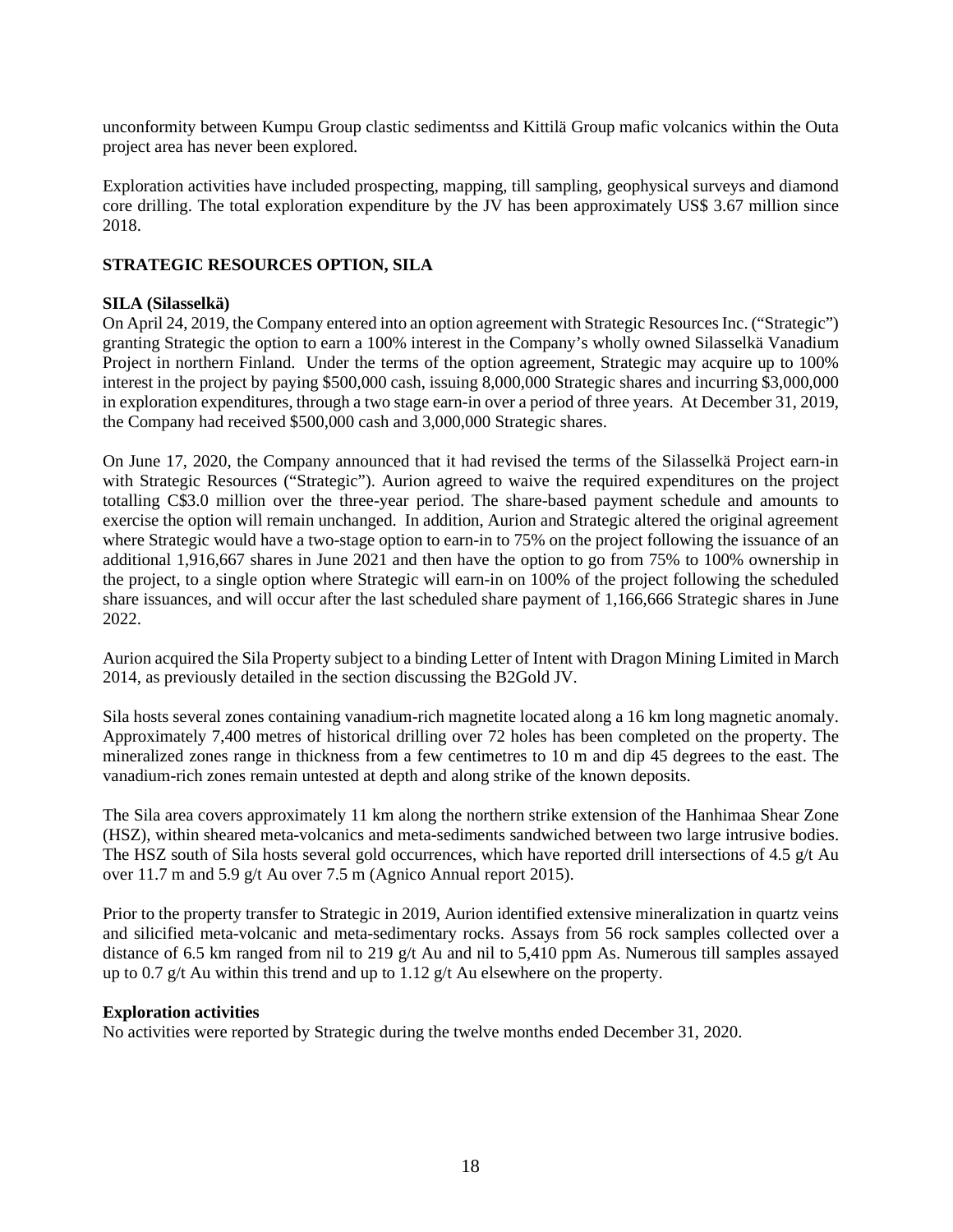#### **UNITED STATES**

#### **US Properties Not Subject to Partnership Agreements:**

In September 2019, the Company decided to abandon all future claims regarding the Bull property, its primary target in the US. The Company terminated its agreement with respect to the property and all related costs were written down. The Company maintains one claim on a historic mining site in the US, on the Racey property in Oregon, that has a negligible carrying value. The Company does not currently have an active exploration program on Racey and is evaluating options regarding the property.

# **MEXICO**

The Company abandoned its exploration activities in Mexico during 2013 and all associated costs were written down; however, the Company continues to keep in good standing two mineral concessions that were part of the original land position and purchased from a private individual in 2010.

The Company has no immediate plans to restart operations in Mexico. Costs associated with maintaining the two mineral concessions are written down each year until such time as the Company decides to recommence exploration activities.

#### **Qualified Person**

Andrew Hussey, P. Geo., a Qualified Person as defined by NI 43-101, is responsible for the preparation of the foregoing property reports.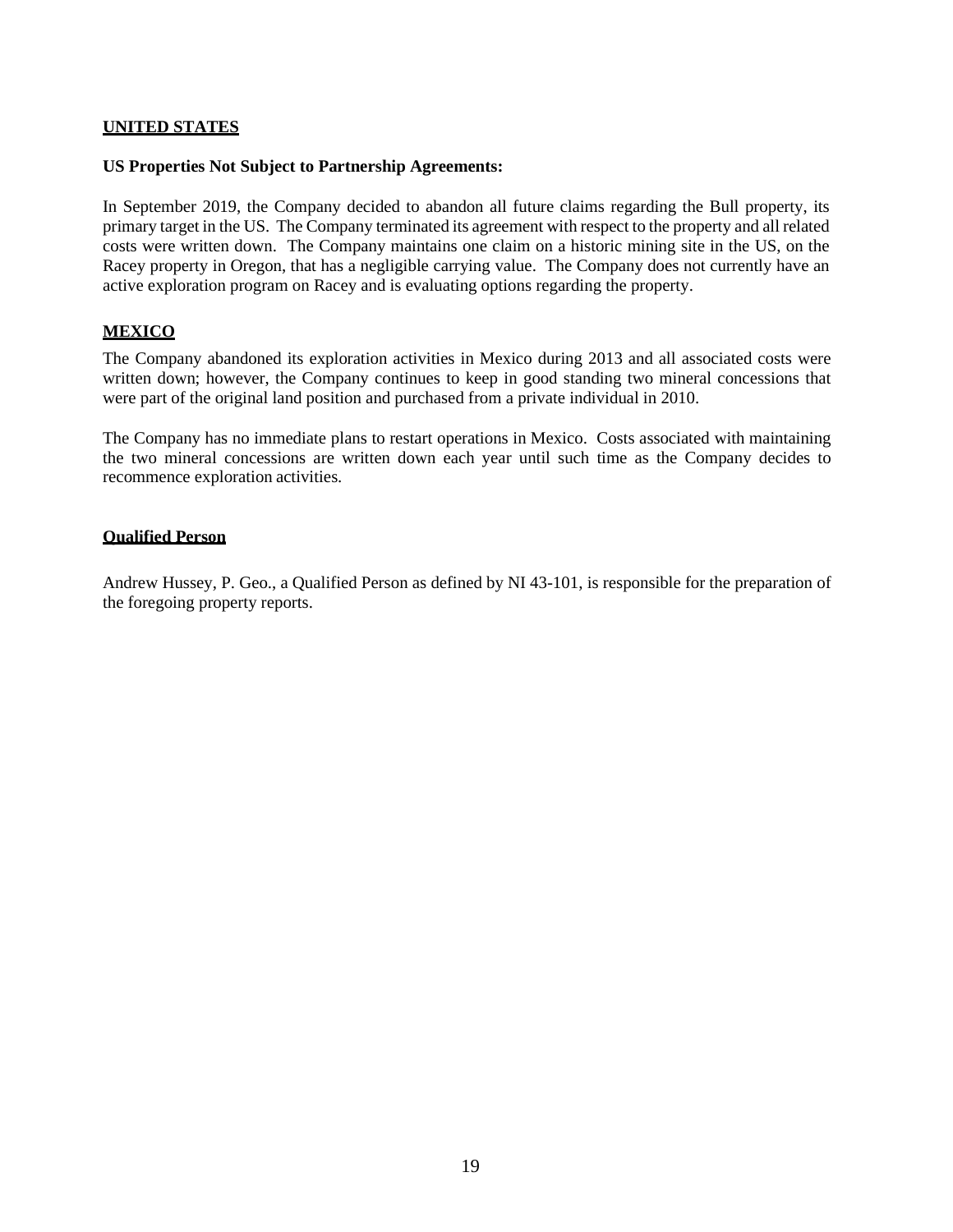# **Selected Annual Financial Information**

|                         | 2020       | 2019       | 2018       |
|-------------------------|------------|------------|------------|
|                         | \$         | \$         | \$         |
| Operating expenses      | 4,958,089  | 7,575,324  | 3,318,956  |
| Other income (expenses) | 2,080,718  | 2,214,832  | 537,671    |
| Net loss                | 2,877,371  | 5,360,492  | 2,781,285  |
| Loss per share          | 0.03       | 0.07       | 0.04       |
| Total assets            | 42,185,679 | 39,684,028 | 26,087,108 |
| Long term liabilities   | 817,662    | 558,449    | 22,477     |

# **Results of Operations**

|                                                 | For the years ended |             |
|-------------------------------------------------|---------------------|-------------|
|                                                 | December 31,        |             |
|                                                 | 2020                | 2019        |
|                                                 | \$                  | \$          |
| <b>EXPENSES</b>                                 |                     |             |
| General and Administrative                      | 1,181,001           | 1,942,143   |
| Wages and benefits                              | 950,184             | 1,147,884   |
| Consulting fees                                 | 18,766              | 78,980      |
| Professional fees                               | 116,377             | 153,534     |
| Share based payments                            | 1,919,818           | 1,877,565   |
| Write-down of exploration and evaluation assets | 457,576             | 1,952,118   |
| Accounting                                      | 141,091             | 98,044      |
| Bad debt expense                                |                     | 132,187     |
| Depreciation                                    | 123,110             | 127,510     |
| Amortization of right-of-use assets             | 34,624              | 34,624      |
| Interest and bank charges                       | 6,399               | 9,390       |
| Interest on lease liabilities                   | 9,143               | 12,154      |
| Property investigation costs                    |                     | 8,484       |
| Loss on disposal of assets                      |                     | 707         |
|                                                 | (4,958,089)         | (7,575,324) |
| OTHER INCOME (EXPENSES)                         |                     |             |
| Unrealized (gain) loss on marketable securities | 1,793,333           | (406,000)   |
| Foreign exchange (gain) loss                    | 79,779              | (45, 343)   |
| Gain on property transactions                   | 479,168             | 2,433,137   |
| Share of loss from associate                    | (480, 782)          |             |
| Interest and other Income                       | 209,220             | 233,038     |
|                                                 | 2,080,718           | 2,214,832   |
| Net Loss for the Year                           | (2,877,371)         | (5,360,492) |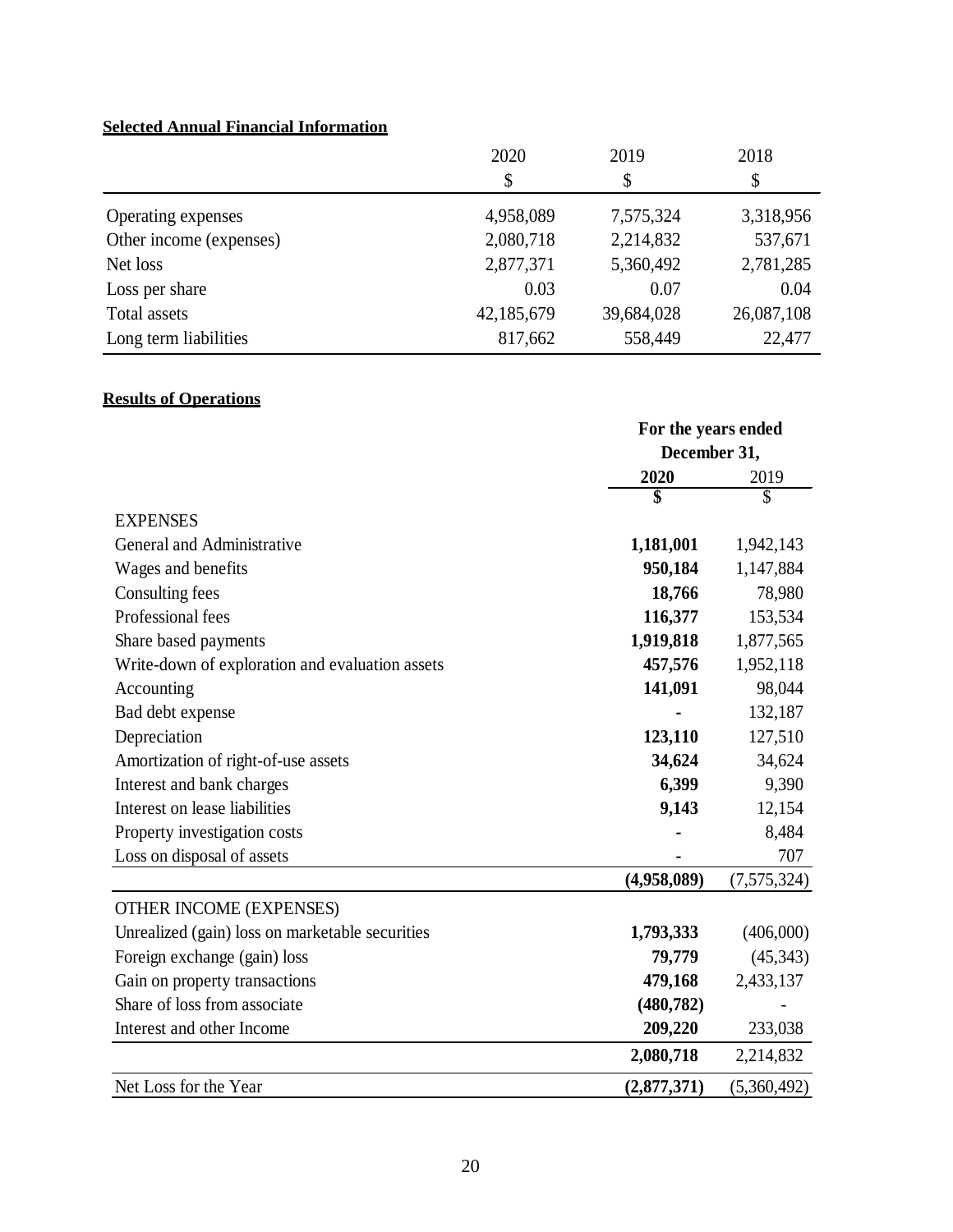For the year ended December 31, 2020 compared to the year ended December 31, 2019:

- Write-down of exploration and evaluation assets is lower by \$1,494,542
- Wages and benefits are lower by \$197,700
- General and administrative costs are lower by \$761,142
- Consulting fees are lower by \$60,214
- Professional fees are lower by \$37,157
- Accounting fees are higher by \$43,047
- Share-based payments expense is higher by \$42,253
- Total expenses are lower by \$2,617,235
- Other income (expenses) is lower by \$134,114

Total expenses for the year ended December 31, 2020 compared to the year ended December 31, 2019 are lower mainly due to decreased spending in 2020 as a direct result of the global COVID-19 pandemic, which restricted employee travel and full-scale operations. Consulting and professional fees are lower for the year ended December 31, 2020 compared to the year ended December 31, 2019 due to a decrease in general operations as a result of the pandemic. Accounting costs are higher for the year ended December 31, 2020 compared to the year ended December 31, 2019 due to additional fees incurred in the current period related to sub company and partner tax accounting. General, administrative and wages expenses for the year ended December 31, 2020 compared to the year ended December 31, 2019 are lower primarily as a result of the global pandemic which forced a reduction in employee travel and contributed to lower general operating costs incurred.

|                          | \$)<br>Write-down of<br>exploration<br>and evaluation<br>assets | \$)<br><b>Other</b><br>expenses | \$)<br><b>Other Income</b><br>& Expenses | \$)<br><b>Net Gain (Loss)</b> | $($ \$)<br><b>Basic &amp; Diluted</b><br>Gain (Loss) per<br><b>Share</b> |
|--------------------------|-----------------------------------------------------------------|---------------------------------|------------------------------------------|-------------------------------|--------------------------------------------------------------------------|
| <b>IFRS</b>              |                                                                 |                                 |                                          |                               |                                                                          |
| Q4 - December 31, 2020   | 451,691                                                         | 773,143                         | 902,520                                  | (2,127,354)                   | (0.020)                                                                  |
| Q3 - September 30, 2020  | 2,515                                                           | 930,042                         | (1,229,247)                              | 296,690                       | 0.004                                                                    |
| Q2 - June 30, 2020       |                                                                 | 1,288,505                       | (2,463,722)                              | 1,175,217                     | 0.002                                                                    |
| Q1 - March 31, 2020      | 3,370                                                           | 1,508,823                       | 709,731                                  | (2,221,924)                   | (0.030)                                                                  |
| Q4 - December 31,2019    | 1,327,473                                                       | 3,019,109                       | 370,173                                  | (4,716,753)                   | (0.008)                                                                  |
| $Q3$ - September 30,2019 | 611,539                                                         | 1,202,044                       | (514, 415)                               | (1,299,169)                   | (0.022)                                                                  |
| Q2 - June 30, 2019       |                                                                 | 629,483                         | (2,039,381)                              | 1,409,898                     | 0.200                                                                    |
| Q1 - March 31, 2019      | 13,106                                                          | 772,570                         | (31,209)                                 | (754, 468)                    | (0.011)                                                                  |

# **Quarterly Information**

# **Fourth Quarter Results**

For the three months ended December 31, 2020, the Company recorded a net loss of \$2,127,354 compared to a net loss of \$4,716,753 from the prior year, a decrease in net loss of \$2,589,399 from the prior year. This decrease in net loss is mainly due to an overall reduction in operational expenses as a direct result of the global COVID-19 pandemic.

# **Financial Condition / Liquidity / Capital Resources**

# *Subsequent to December 31, 2020*

On January 14, 2021, the Company issued 1,800,000 common shares pursuant to the exercise of stock options for gross proceeds of \$180,000 (\$0.10 per share).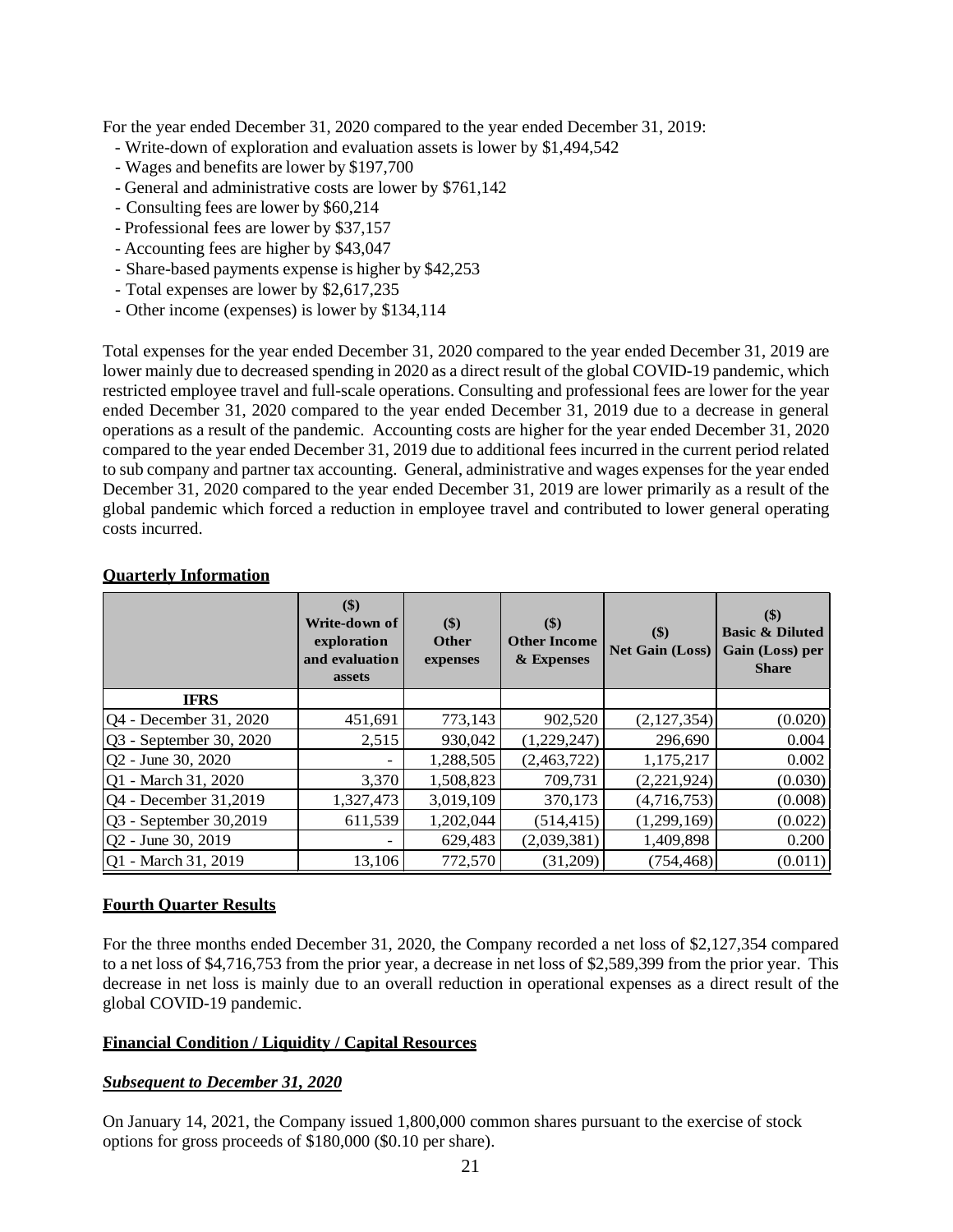On February 23, 2021, the Company issued a total of 13,425,033 common shares pursuant to a private placement at a price of \$0.85 for gross proceeds of \$11,411,278.

On March 17, 2021, the Company granted 1,965,000 stock options to directors, officers, employees and consultants, exercisable at a price of \$0.95 per share until March 17, 2026.

On March 31, 2021, the Company issued 530,488 DSUs to certain officers under its DSU plan at a market value of \$0.82 per DSU. These DSUs will vest one third on each of March 31, 2022, March 31, 2023, and March 31, 2024.

#### *2020*

On January 16, 2020, the Company issued 40,000 common shares pursuant to the exercise of stock options for gross proceeds of \$44,000 (\$1.10 per share).

On January 17, 2020 and February 11, 2020, the Company issued a total of 1,487 common shares pursuant to the exercise of warrants for gross proceeds of \$1,561 (\$1.05 per warrant).

On January 17, 2020 and February 11, 2020, the Company issued a total of 2,430 common shares pursuant to the exercise of warrants for gross proceeds of \$3,645 (\$1.50 per warrant).

On March 31, 2020, the Company issued 140,845 DSUs to certain officers under its DSU plan at a market value of \$0.71 per DSU. These DSUs will vest one third on each of March 31, 2021, March 31, 2022, and March 31, 2023.

On June 30, 2020, the Company issued 78,125 DSUs to certain officers under its DSU plan at a market value of \$1.28 per DSU. These DSUs will vest one third on each of June 30, 2021, June 30, 2022, and June 30, 2023.

On July 29, 2020, the Company granted 162,602 DSUs to certain officers under its DSU Plan at a market value of \$1.23 per DSU. These DSUs will vest one third on each of July 29, 2021, July 29, 2022, and July 29, 2023.

On July 28, 2020, the Company granted 100,000 stock options to a director exercisable at a price of \$1.38 per share until July 28, 2025.

On September 30, 2020, the Company granted 78,740 DSUs to certain officers under its DSU Plan at a market value of \$1.27 per DSU. These DSUs will vest one third on each of September 30, 2021, September 30, 2022, and September 30, 2023.

On December 31, 2020, the Company granted 150,000 DSUs to certain officers under its DSU Plan at a market value of \$1.10 per DSU. These DSUs will vest one third on each of December 31, 2021, December 31, 2022, and December 31, 2023.

#### *2019*

On March 1, 2019, the Company issued 15,000 common shares pursuant to the exercise of stock options for gross proceeds of \$3,900 (\$0.26 per share).

On April 10, 2019, the Company issued a total of 6,166,300 common shares pursuant private placement at a price of \$1.05 for gross proceeds of \$6,474,615.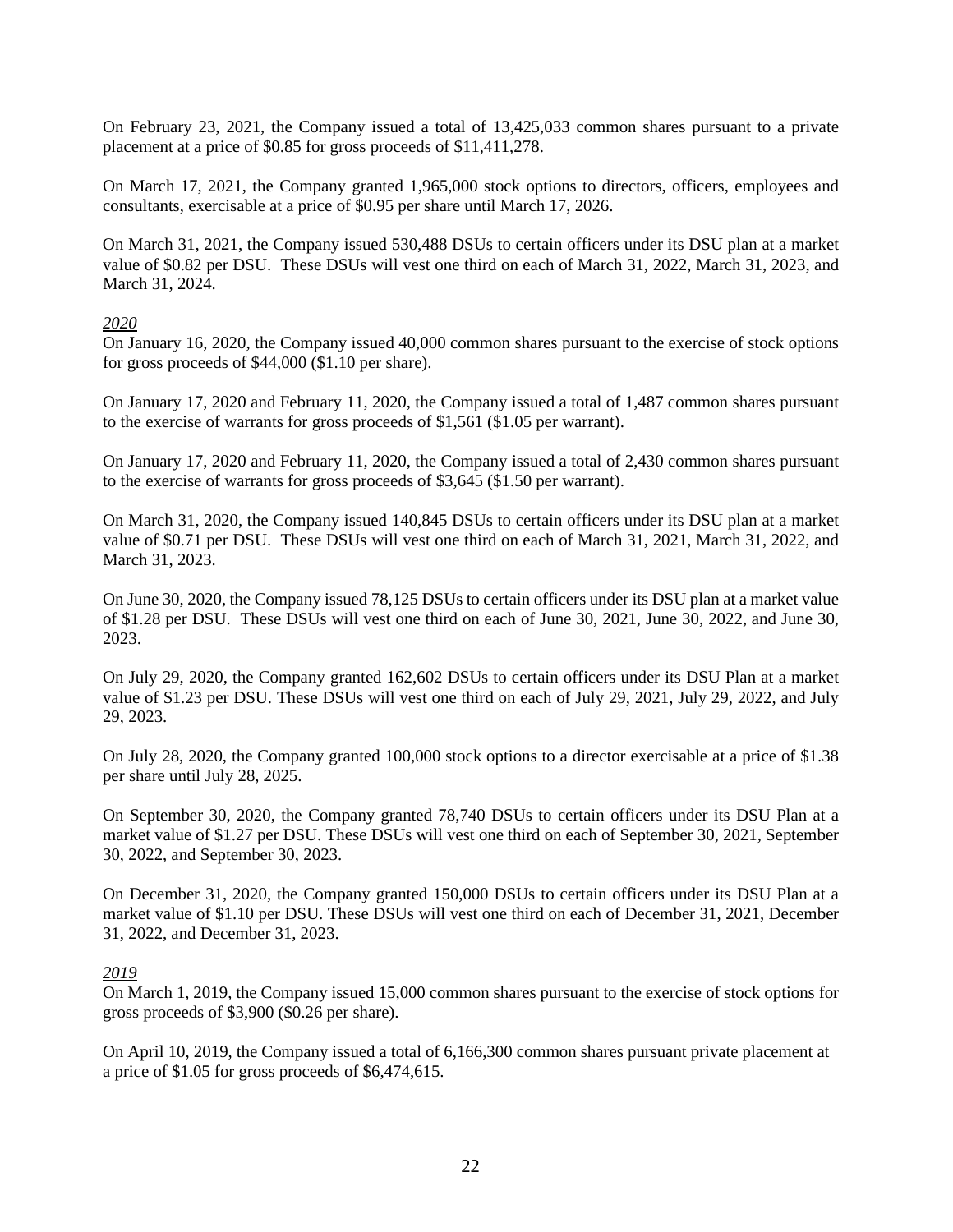On April 26, 2019, the Company granted 75,000 DSUs to certain officers under its DSU Plan at a market value of \$1.00 per DSU. These DSUs will vest one third on each of April 26, 2020, April 26, 2021, and April 26, 2022.

On May 14, 2019, the Company granted 41,237 DSUs to certain officers under its DSU Plan at a market value of \$0.97 per DSU. These DSUs will vest one third on each of May 14, 2020, May 14, 2021, and May 14, 2022.

On September 30, 2019, the Company granted 55,147 DSUs to certain officers under its DSU Plan at a market value of \$1.36 per DSU. These DSUs will vest one third on each of September 30, 2020, June 30, 2021, and June 30, 2022.

On July 31, 2019, the Company issued a total of 7,403,666 common shares pursuant to a private placement at a price of \$1.50 for gross proceeds of \$11,105,499.

On August 7, 2019, the Company issued 200,000 common shares pursuant to the exercise of stock options for gross proceeds of \$20,000 (\$0.10 per share).

On August 14, 2019, the Company issued 2,530 common shares pursuant to the exercise of warrants for gross proceeds of \$2,656.50 (\$1.05 per warrant).

On September 5, 2019, the Company granted 104,396 DSUs to certain officers under its DSU Plan at a market value of \$1.82 per DSU. These DSUs will vest one third on each of September 5, 2020, September 5, 2021, and September 5, 2022.

On September 5, 2019, the Company granted 1,510,000 stock options to directors, officers, employees and consultants, exercisable at a price of \$1.78 per share until September 5, 2024.

On September 12, 2019, the Company issued 50,000 common shares pursuant to the exercise of stock options for gross proceeds of \$55,000 (\$1.10 per share).

On September 23, 2019, the Company issued 50,000 common shares pursuant to the exercise of stock options for gross proceeds of \$55,000 (\$1.10 per share).

On September 30, 2019, the Company granted 45,181 DSUs to certain officers under its DSU Plan at a market value of \$1.66 per DSU. These DSUs will vest one third on each of September 30, 2020, September 30, 2021, and September 30, 2022.

On October 8, 2019, the Company issued 60,000 common shares pursuant to the exercise of stock options for gross proceeds of \$66,000 (\$1.10 per share).

On October 10, 2019, the Company issued 25,000 common shares pursuant to the exercise of stock options for gross proceeds of \$27,500 (\$1.10 per share).

On October 17, 2019, the Company issued 1,650 common shares pursuant to the exercise of warrants for gross proceeds of \$1,732 (\$1.05 per warrant).

On November 20, 2019, the Company issued 75,000 common shares pursuant to the exercise of stock options for gross proceeds of \$82,500 (\$1.10 per share).

On November 21, 2019, the Company granted 300,000 stock options to an employee exercisable at a price of \$1.67 per share until November 21, 2024.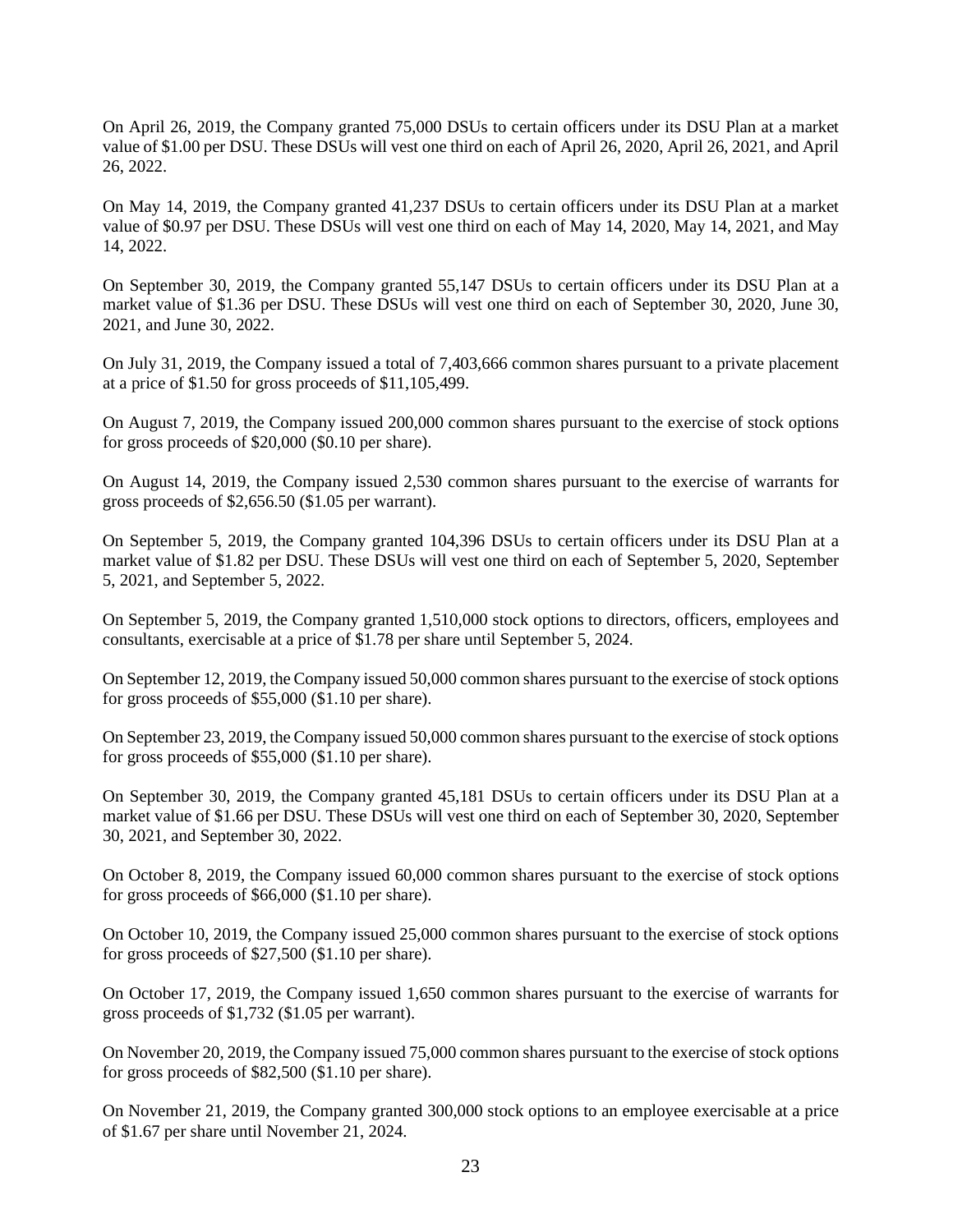On November 23, 2019, the Company issued 75,000 common shares pursuant to the exercise of stock options for gross proceeds of \$82,500 (\$1.10 per share).

On December 2, 2019, the Company granted 100,000 stock options to a director exercisable at a price of \$1.79 per share until December 2, 2024.

On December 2, 2019, the Company granted 121,212 DSUs to certain officers under its DSU Plan at a market value of \$1.65 per DSU. These DSUs will vest one third on each of December 2, 2020, December 2, 2021, and December 2, 2022.

On December 31, 2019, the Company granted 37,129 DSUs to certain officers under its DSU Plan at a market value of \$2.02 per DSU. These DSUs will vest one third on each of December 31, 2020, December 31, 2021, and December 31, 2022.

#### **Outstanding Share Data**

As at April 28, 2021 the following were outstanding:

98,701,804 common shares 1,030,185 share purchase warrants 7,910,000 stock options 1,365,323 deferred share units

#### **Off-Balance Sheet Arrangements**

The Company has no off-balance sheet arrangements.

#### **Transactions with Related Parties**

The following represents a summary of transactions with key management of the Company:

|                                                        | <b>Year ended</b> |           |
|--------------------------------------------------------|-------------------|-----------|
|                                                        | December 31,      |           |
|                                                        | 2020              | 2019      |
|                                                        | \$                | \$        |
| Michael Basha, President                               | 312,974           | 523,228   |
| Matti Talikka, CEO                                     | 168,936           | 30,021    |
| Mark Serdan, CFO                                       | 239,377           | 344,329   |
| Mark Santarossa, VP Corporate Development              | 393,884           | 265,938   |
| <b>Other Directors</b>                                 | 272,755           | 118,360   |
|                                                        | 1,387,926         | 1,281,876 |
| Amounts expensed as:                                   |                   |           |
| Salary and other short-term benefits for the President | 200,000           | 200,000   |
| Salary and other short-term benefits for the CEO       | 33,333            |           |
| Salary and other short-term benefits for the CFO       | 150,000           | 150,000   |
| Salary and other short-term benefits, VP Corp Dev      | 125,000           | 62,500    |
| Directors' Fees                                        | 78,333            | 80,000    |
| Share-based compensation                               | 801,260           | 789,376   |
|                                                        | 1,387,926         | 1,281,876 |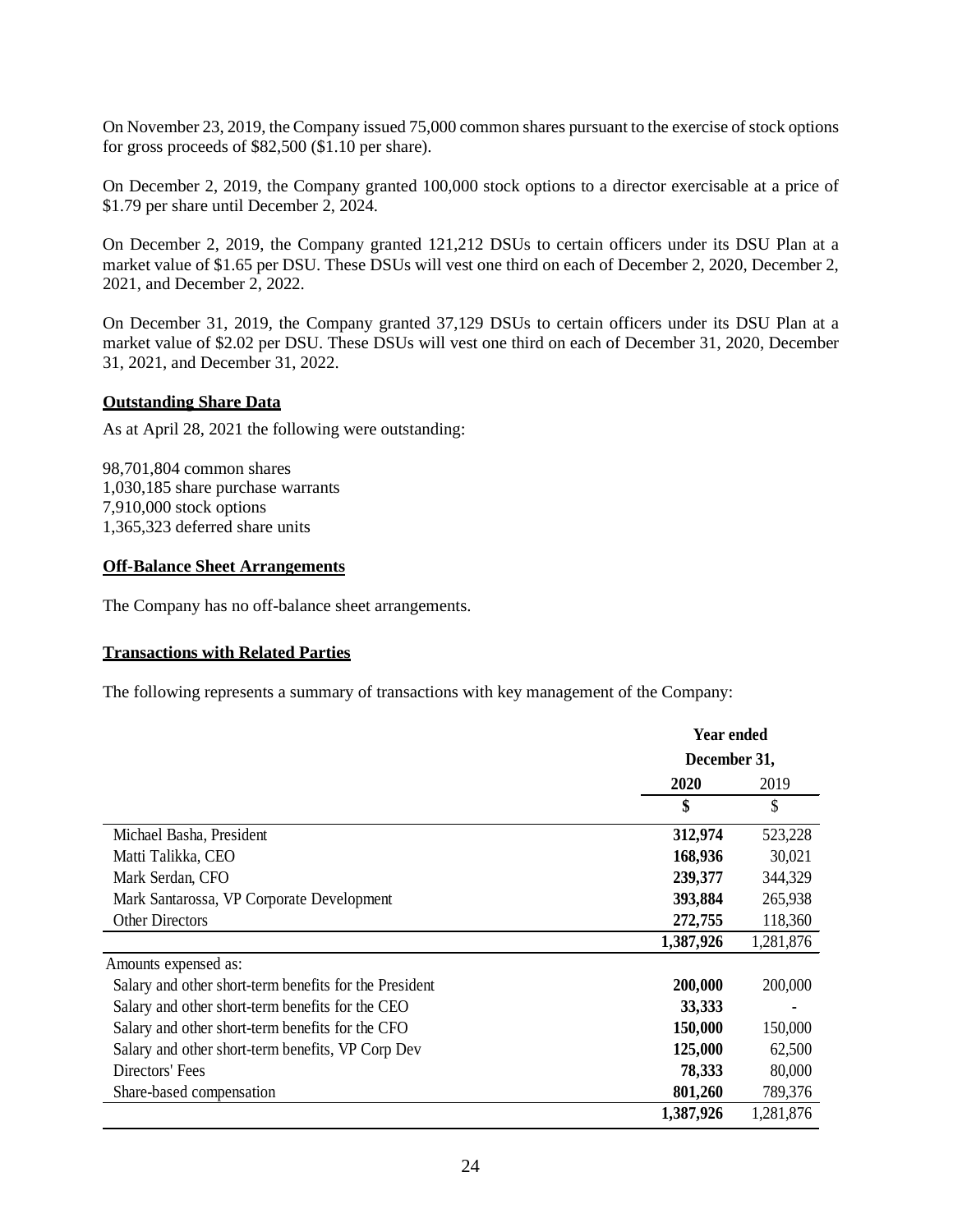#### **Mineral Properties**

As at December 31, 2020

|                          | Balance,            |                  | <b>Receipts</b> |                     | Balance,   |
|--------------------------|---------------------|------------------|-----------------|---------------------|------------|
|                          | <b>Beginning of</b> |                  | From            | <b>Properties</b>   | End of     |
| <b>Geographical Area</b> | Year                | <b>Additions</b> | <b>Partners</b> | <b>Written Down</b> | Year       |
|                          | \$                  | \$               | \$              | \$                  | \$         |
| <b>Finland</b>           | 21,411,308          | 8,933,395        | (528,076)       | (4,245)             | 29,812,382 |
| <b>Sweden</b>            | 447,446             |                  |                 | (447, 446)          |            |
| <b>United States</b>     | 19,475              | 1,593            |                 |                     | 21,068     |
| Mexico                   |                     | 5,885            |                 | (5,885)             |            |
|                          | 21,878,229          | 8,940,873        | (528,076)       | (457, 576)          | 29,833,450 |
| As at December 31, 2019  |                     |                  |                 |                     |            |
|                          |                     |                  |                 |                     |            |
|                          | Balance,            |                  | <b>Receipts</b> |                     | Balance,   |
|                          | <b>Beginning of</b> |                  | From            | <b>Properties</b>   | End of     |
| <b>Geographical Area</b> | Year                | <b>Additions</b> | <b>Partners</b> | <b>Written Down</b> | Year       |
|                          | \$                  | \$               | \$              | \$                  | \$         |
| <b>Finland</b>           | 13,608,827          | 10,809,245       | (1,666,912)     | (1,339,852)         | 21,411,308 |
| Sweden                   | 337,099             | 110,347          |                 |                     | 447,446    |
| <b>United States</b>     | 601,018             | 24,152           |                 | (605, 695)          | 19,475     |
| Mexico                   |                     | 6,571            |                 | (6, 571)            |            |
|                          | 14,546,944          | 10,950,315       | (1,666,912)     | (1,952,118)         | 21,878,229 |

|                             | December 31, 2020        |           |        |            |             | December 31, 2019 |         |            |
|-----------------------------|--------------------------|-----------|--------|------------|-------------|-------------------|---------|------------|
|                             | total                    | Finland   | Sweden | USA/Mexico | total       | Finland           | Sweden  | USA/Mexico |
|                             | \$                       | \$        |        | \$         | \$          |                   | \$      |            |
| Aquisitions                 | $\overline{\phantom{a}}$ |           |        |            |             |                   |         |            |
| Land Management             | 1,452,895                | 1,445,417 |        | 7,478      | 1,919,086   | 1,888,363         |         | 30,723     |
| Labour - Operations         | 1,947,000                | 1,947,000 |        |            | 1,948,381   | 1,897,419         | 50,962  |            |
| <b>Consulting Fees</b>      | 607,035                  | 607,035   |        |            | 1,442,546   | 1,417,481         | 25,065  |            |
| Office Expenses             | 13,672                   | 13,672    |        |            | 57,809      | 57,496            | 313     |            |
| Drilling, Surveying, Assays | 4,709,484                | 4,709,484 |        |            | 5,238,949   | 5,220,107         | 18,842  |            |
| Travel, Accomodations       | 115,087                  | 115,087   | ٠      |            | 188,333     | 173,692           | 14,641  |            |
| Rentals and Supplies        | 95,700                   | 95,700    |        |            | 155,211     | 154,687           | 524     |            |
| Total expenditures          | 8.940.873                | 8,933,395 | -      | 7,478      | 10.950.315  | 10,809,245        | 110,347 | 30,723     |
|                             |                          |           |        |            |             |                   |         |            |
| <b>Financed by Partners</b> | (528,076)                | (528,076) |        |            | (1,666,912) | (1,666,912)       |         |            |
|                             |                          |           |        |            |             |                   |         |            |
| <b>Total Additions</b>      | 8,412,797                | 8,405,319 |        | 7,478      | 9,283,403   | 9.142.333         | 110.347 | 30,723     |

#### **Financial Risk Factors**

The Company has exposure to credit risk, liquidity risk and market risk. The Company's Board of Directors has the overall responsibility for the oversight of these risks and reviews the Company's policies on an ongoing basis to ensure that these risks are appropriately managed, which are summarized below: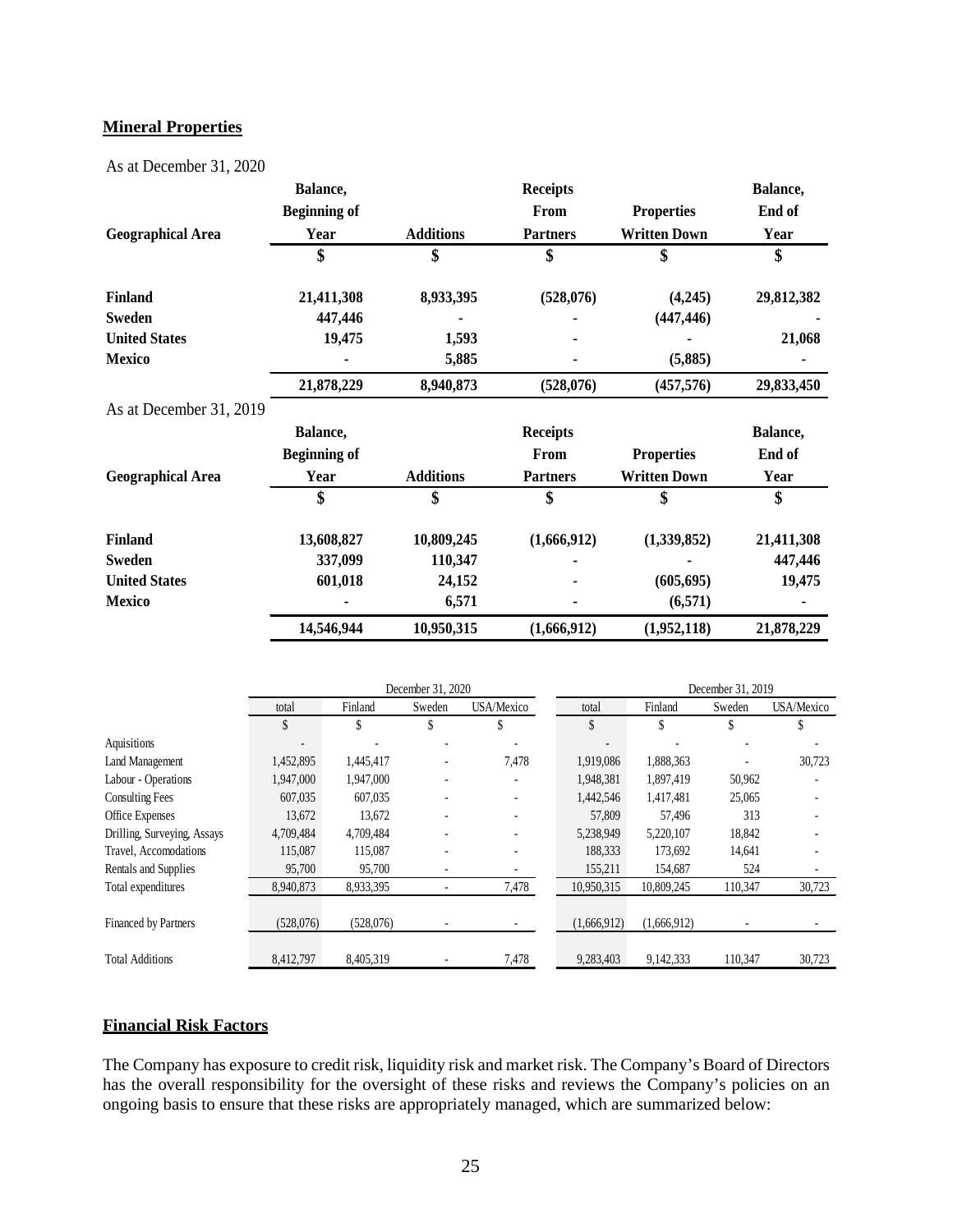# *Credit risk*

Credit risk is the risk of loss associated with a counterparty's inability to fulfill its payment obligations. The Company's credit risk is primarily attributable to receivables, which is mainly comprised of government tax refunds. Management believes that the credit risk concentration with respect to financial instruments included in the receivables is not significant. The Company holds cash and invests it in interest bearing deposit accounts at its financial institution. Management believes that the associated credit risk for its invested cash is low.

# *Liquidity risk*

Liquidity risk is the risk that the Company will not be able to meet its financial obligations as they become due. As at December 31, 2020, the Company had cash of \$1,704,898 to settle current liabilities of \$404,727. To the extent that the Company does not believe it has sufficient liquidity to meet its current obligations, the Board of Directors considers securing additional funds through equity or partnering transactions. All of the Company's financial liabilities are short-term in nature and are subject to normal trade terms.

#### *Market risk*

Market risk is the risk that changes in market prices, such as interest rates, foreign exchange rates, and equity prices will affect the Company's income or the value of its financial instruments.

(a) Interest rate risk –The Company's current policy is to invest excess cash in either interest bearing deposit accounts or Guaranteed Income Certificates ("GICs") issued by its financial institutions. Management believes it has minimal exposure to interest rate risk.

As at December 31, 2020, the Company held no short term investments (December 31, 2019 – three GICs with a combined principal of \$3,600,000). As at December 31, 2020, the carrying value of the Company's short-term investments was \$nil (December 31, 2019 - \$3,663,824) including \$nil of accrued interest (December 31, 2019 – \$63,824).

(b) Foreign exchange risk - The Company transacts certain business in Euro, Swedish Kroner, U.S. Dollars and Mexican Pesos, and therefore is subject to foreign exchange risk on certain receivables, trade payables and cash balances. The Company attempts to mitigate these risks by managing its foreign exchange inflows and outflows. No hedging instruments have been used by the Company, however, depending upon the nature and level of future foreign exchange transactions, consideration may be given to the use of hedging instruments. The Company believes that it adequately manages its foreign exchange risk, and the risk is minimal.

The following table shows the net exposures in US dollars, Swedish Kroner and Euro at December 31, 2020.

|                       | US\$           | Euro      | SEK       |
|-----------------------|----------------|-----------|-----------|
| Cash                  | 26,356         | 462,641   | 162,725   |
| Receivables           | $\blacksquare$ | 133,762   | 19,763    |
| Trade payables        | $\blacksquare$ | (137.148) | (30, 813) |
| Net currency exposure | 26,356         | 459,255   | 151,675   |

Based on the above currency exposures, a 10% change in the value of each currency to the value of the Canadian dollar would impact the Company's net loss by:

| JS\$  | Euro   | SEK    |
|-------|--------|--------|
| 2,636 | 45,926 | 15,168 |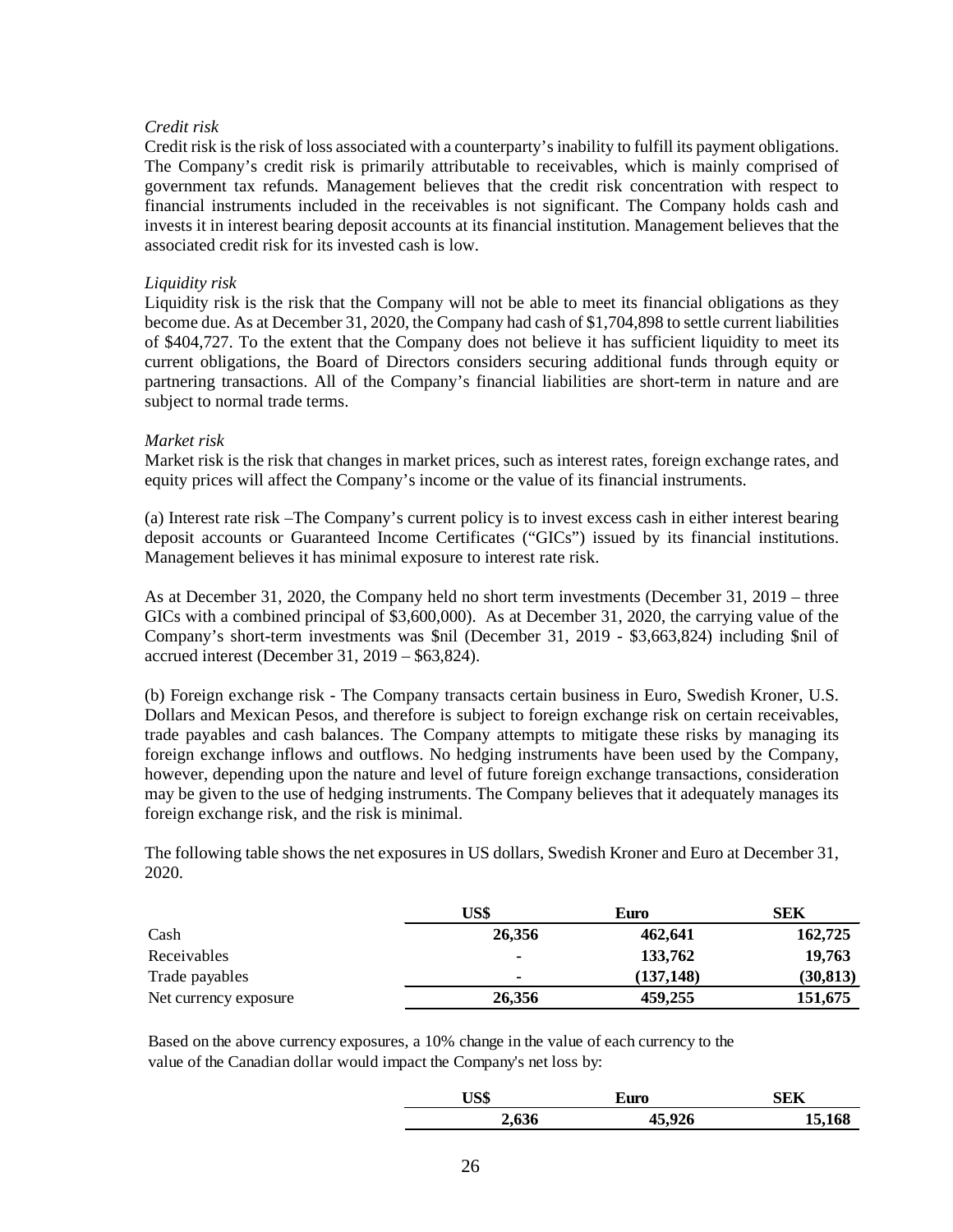(c) Equity risk – The Company is exposed to market risk because of the fluctuating values of its publicly traded marketable securities. The Company has no control over these fluctuations and does not hedge its investments. Based on the December 31, 2020 value of the marketable securities every 10% increase or decrease in the share prices of these companies would have impacted the loss for the period, up or down, by approximately \$577,750 (December 31, 2019 - \$350,050).

The Company has identified the following critical accounting policies under which significant judgments, estimates and assumptions are made and where actual results may differ from these estimates under different assumptions and conditions and may materially affect financial results or the financial position reported in future periods:

# Exploration and evaluation assets

The Company makes certain estimates and assumptions regarding the recoverability of the carrying values of exploration and evaluation assets. These assumptions are changed when conditions exist that indicate that the carrying value may be impaired, at which time an impairment loss is recorded.

#### Receivables

The Company reviews its receivables on a regular basis and makes estimates of any amounts which are not expected to be collected. If such doubt exists, an allowance for doubtful accounts will be recorded.

#### Property and equipment

The Company reviews the estimated useful lives of property and equipment at the end of each reporting period to ensure assumptions are still valid.

#### Share-based payments

The Company makes certain estimates and assumptions when calculating the fair values of stock options and warrants granted. The significant assumptions used include estimates of expected volatility, expected life and the expected risk-free rate of return. Changes in these assumptions may result in a material change to the expense recorded for the issuance of stock options and warrants.

#### Functional currency

The Company has determined the functional currency of each entity is the Canadian dollar. Determination of functional currency may involve certain judgments to determine the primary economic environment and the Company reconsiders the functional currency of its entities if there is a change in events and conditions which determined the primary economic environment.

#### Going concern

The Company must assess its ability to continue as a going concern. Factors that affect this determination include current cash and investments, budgeted expenditures for future periods and the conditions of the market for exploration companies.

# **Management's Responsibility for Financial Statements**

The Board of Directors carries out its responsibility for the consolidated financial statements primarily through the audit committee, which is composed primarily of independent, non-executive directors who meet periodically with management and auditors to review financial reporting and internal control matters.